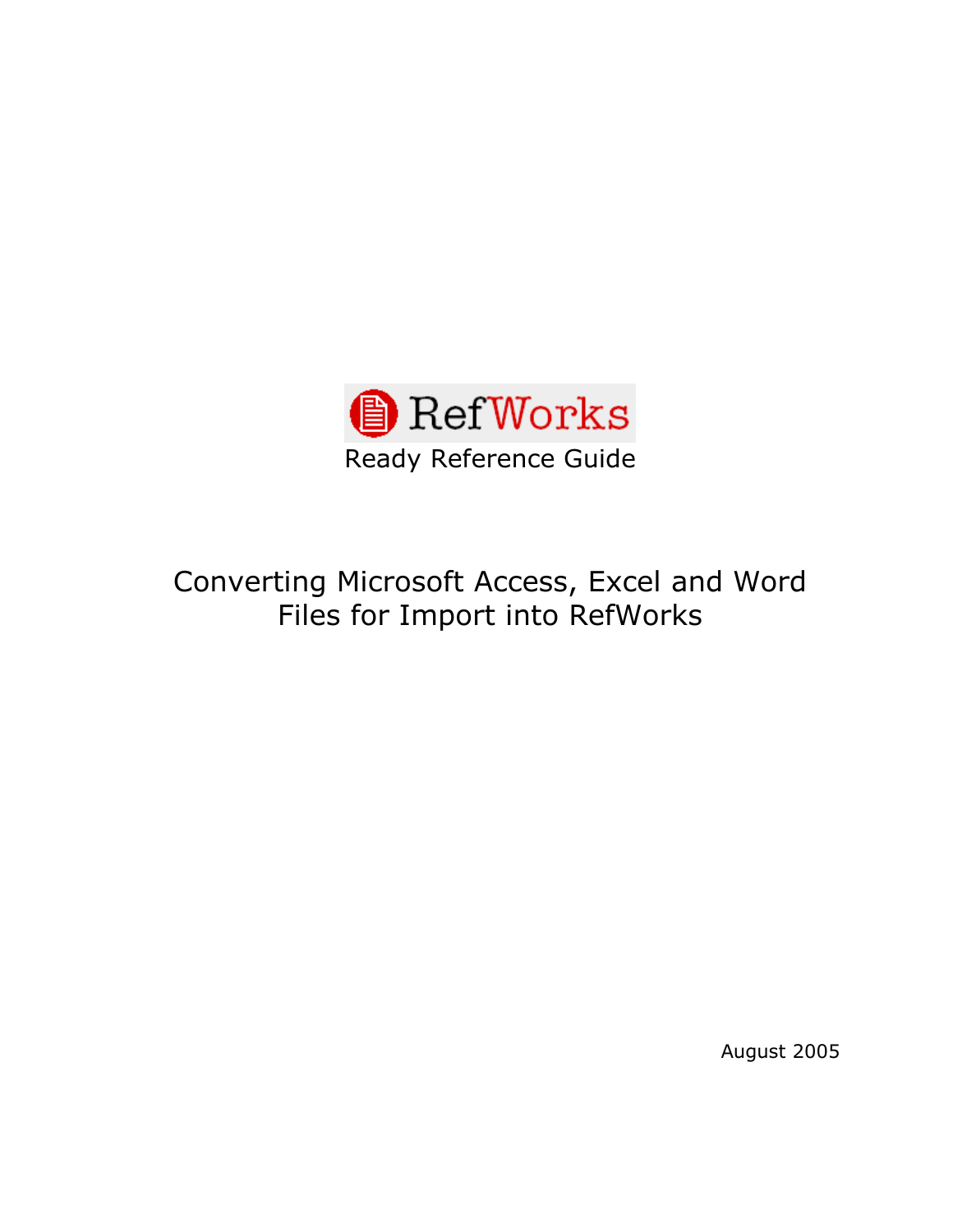

# **Converting MS Access, Excel and Word Files for Import into RefWorks Table of Contents**

Converting an Access Database for Import into RefWorks - Page 3

Converting a Bibliography in Word for Import into RefWorks - Page 13

Converting an Excel File for Import into RefWorks - Page 24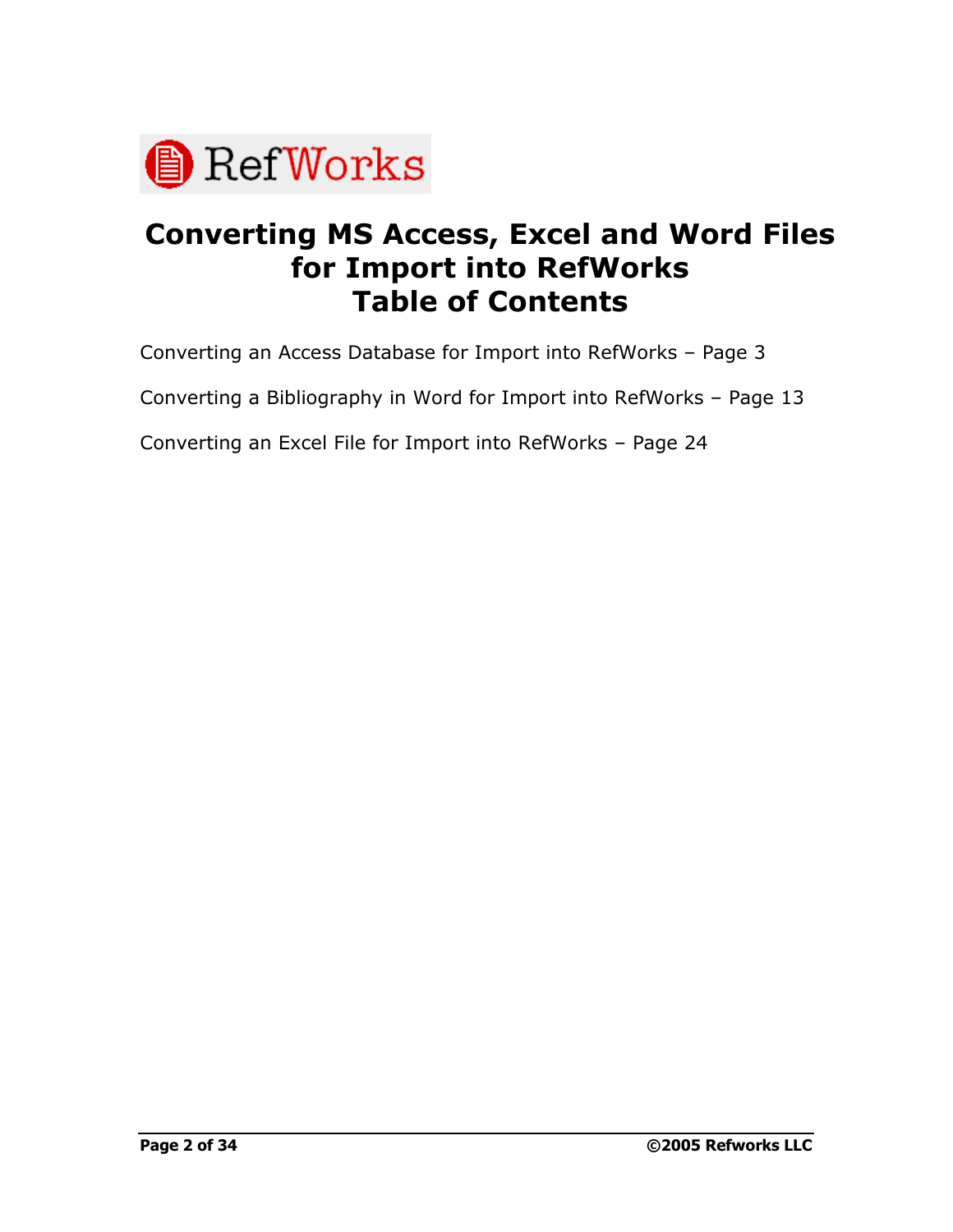## **Converting an Access Database for Import into RefWorks**

Read this section in its entirety before starting the export process. These are general instructions that may differ with various versions of MS Access. Access databases are all different in nature and may not be compatible with Word's Mail Merge feature.

- 1. Open your Access database, select from the Tools menu, Office Links, Merge It with MS Word. Choose the option: Create a new document and link the data to it followed by Ok. A new Word document will be automatically opened with two new buttons, Insert Merge Field and Insert Word Field.
- 2. You will be using the RefWorks tagged native format defined at the bottom of this document. Now type the tagged field (e.g. RT , there is one space after each tag) and click on Insert Merge Field and click on the corresponding field that should be inserted from within Access.
- 3. Repeat step 2 for all the fields that you would like to import into RefWorks. After the last tag entry add one blank line. After this one blank line the next record will start.
- 4. Choose Tools and Mail Merge from the MS Word menu.
- 5. Choose Merge Data With Document.
- 6. Choose option, When Merging Data with Document; donít print blank lines when data fields are empty. Click on Merge.
- 7. A new MS Word document will be created with the references (merged from Access)
- 8. Save the MS Word document with the Save as option as a text file.

Before you will be able to import this file there will most likely be necessary changes to the file in order to comply with the RefWorks format. As an example, it is highly likely that the Access database did not have the same reference type identifiers if any or the necessary author name syntax. See specific field notes below.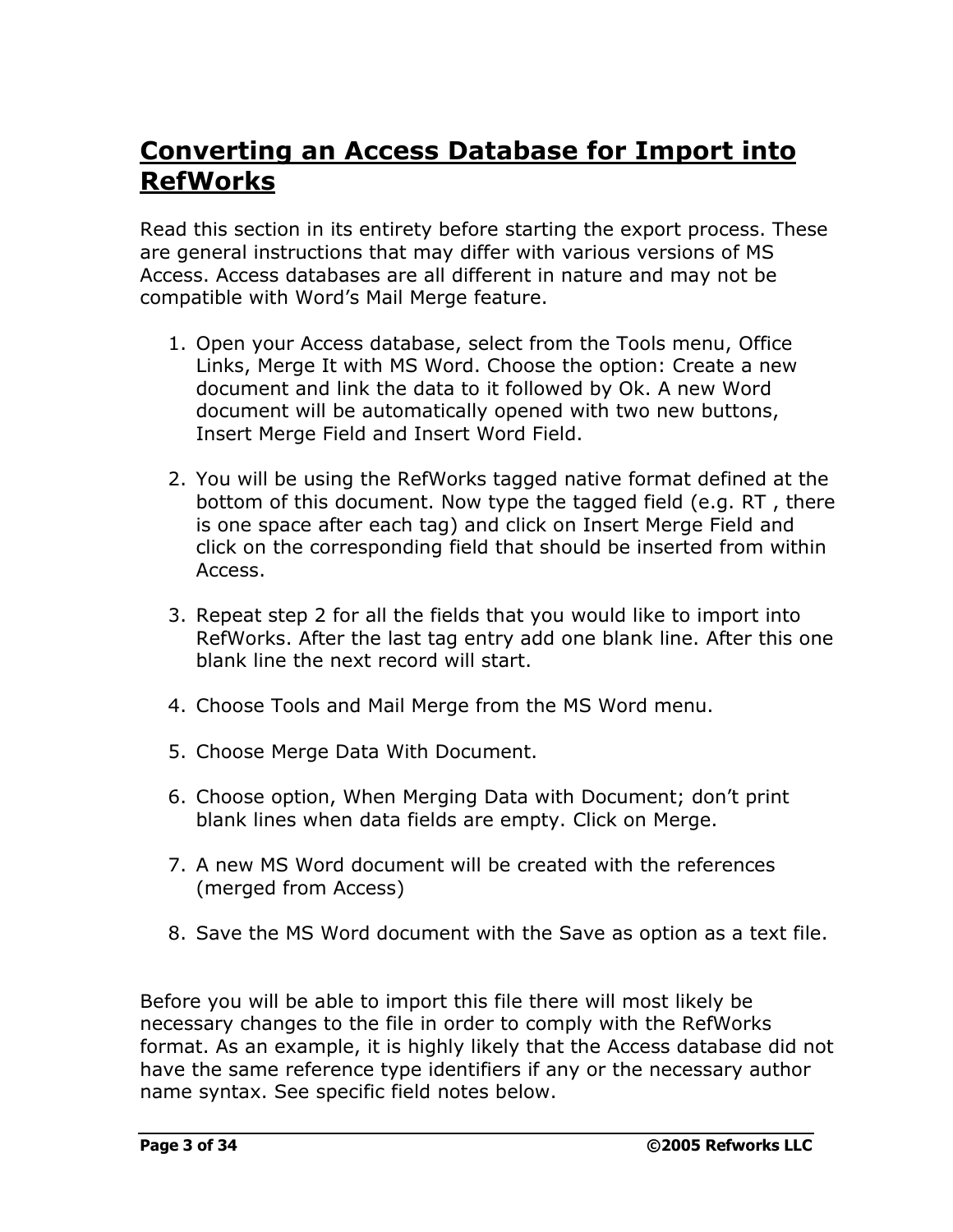#### **Reference Type Indicator Tag**

If your Access database did not have a reference type indicators field you will either need to use Word's search and replace feature to change them to the RefWorks supported types, or you will need to manually add them yourself.

RT Tag is the reference type identifier and must be present as the first tag in your text file. You can choose from the following reference type indicators:

**Abstract** Artwork Bills/Resolutions Book, Section Book, Edited Book, Whole Case/Court Decisions Computer Program Conference Proceeding Dissertation/Thesis Dissertation/Thesis, Unpublished Generic **Grant Hearing** Journal Journal, Electronic Laws/Statutes Magazine Article Map Monograph Motion Picture Music Score Newspaper Article Online Discussion Forum Patent Personal Communication Report Sound Recording Unpublished Material Video/DVD Web Page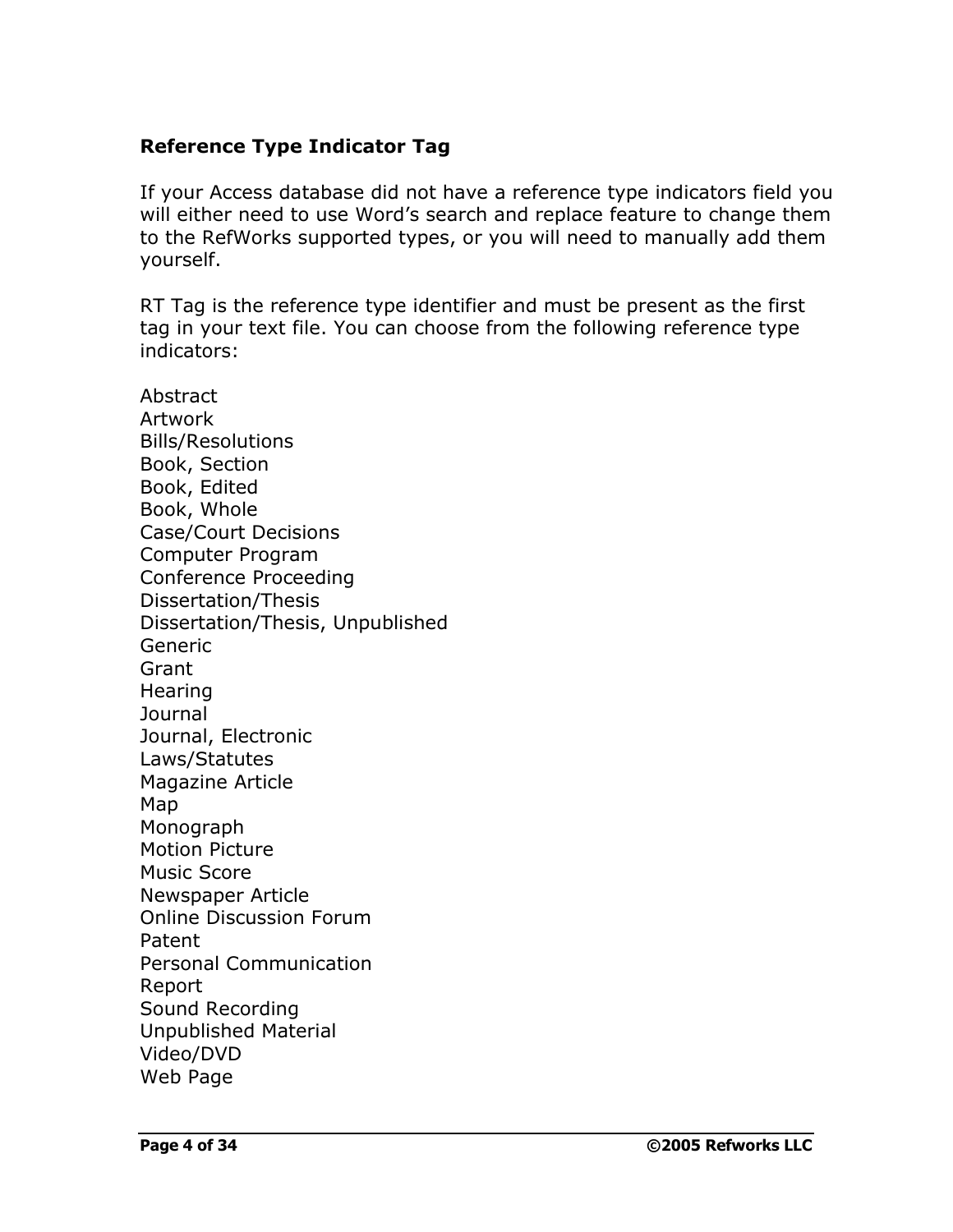#### **RefWorks Tagged Format**

Refworks Export Tagged Format, Tag legend

RT=Reference Type ID=Reference Identifier A1=Primary Authors T1=Primary Title JF=Periodical Full JO=Periodical Abbrev YR=Publication Year FD=Publication Data, Free Form VO=Volume IS=Issue SP=Start Page OP=Other Pages K1=Keyword AB=Abstract NO=Notes A2=Secondary Authors T2=Secondary Title ED=Edition PB=Publisher PP=Place of Publication A3=Tertiary Authors A4=Quaternary Authors A5=Quinary Authors T3=Tertiary Title SN=ISSN/ISBN AV=Availability AD=Author Address AN=Accession Number LA=Language CL=Classification SF=Subfile/Database OT=Original Foreign Title LK=Links DO=Document Object Index CN=Call Number DB=Database DS=Data Source IP=Identifying Phrase RD=Retrieved Date ST=Shortened Title U1=User 1 U2=User 2 U3=User 3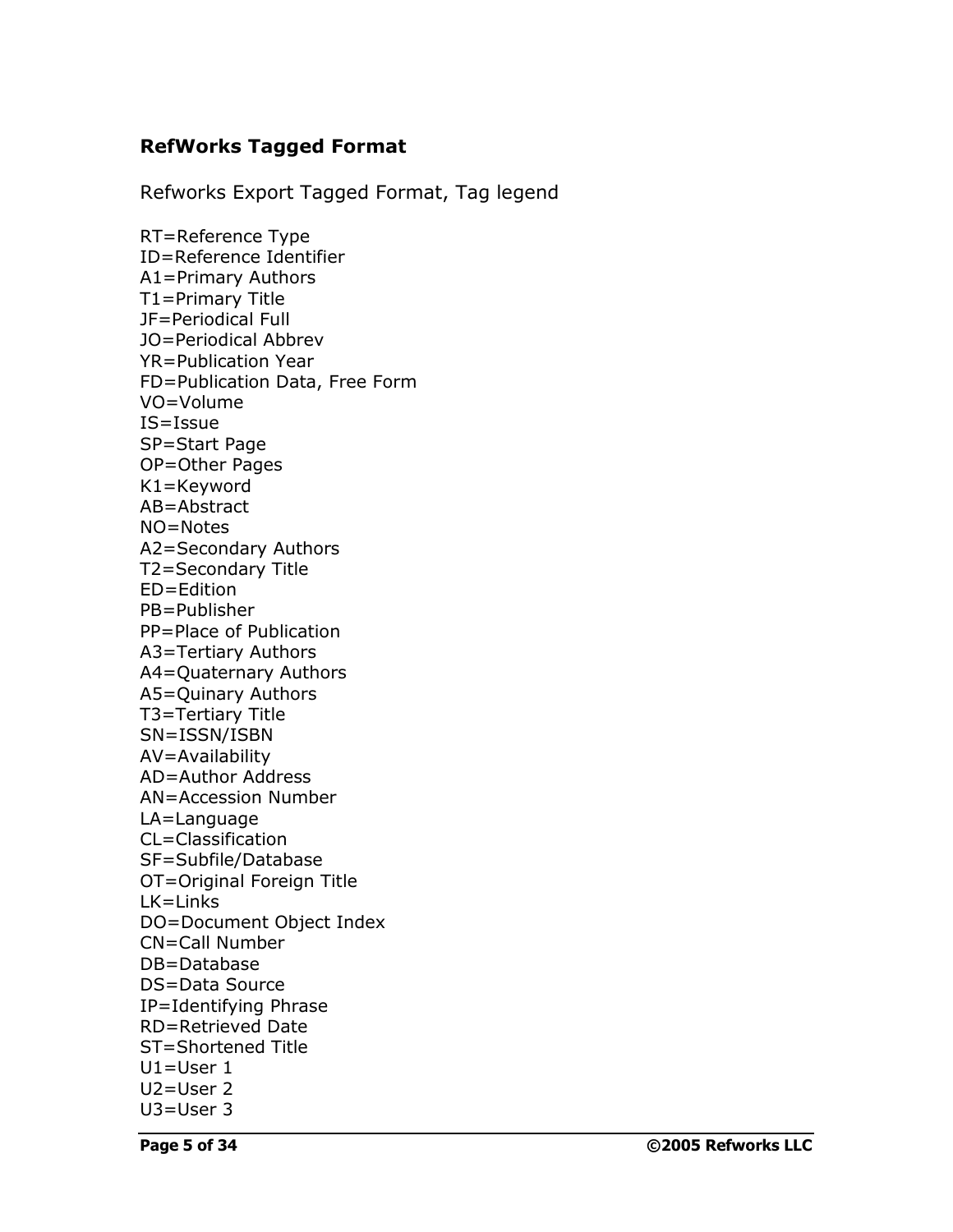U4=User 4 U5=User 5 UL=URL SL=Sponsoring Library LL=Sponsoring Library Location CR=Cited References WT=Website Title A6=Website editors WV=Website version WP=Date of Electronic Publication

## **Font Attribute Legend**

Font attributes are supported in title fields, notes, abstracts and user 1 - 5 fields.

```
Start Bold = 0RW1S34RfeSDcfkexd09rT0
End Bold = 1RW1S34RfeSDcfkexd09rT0
Start Underline = 0RW1S34RfeSDcfkexd09rT1
End Underline = 1RW1S34RfeSDcfkexd09rT1
Start Italic = 0RW1S34RfeSDcfkexd09rT2
End Italic = 1RW1S34RfeSDcfkexd09rT2
Start SuperScript = 0RW1S34RfeSDcfkexd09rT3
End SuperScript = 1RW1S34RfeSDcfkexd09rT3
Start SubScript = 0RW1S34RfeSDcfkexd09rT4
End SubScript = 1RW1S34RfeSDcfkexd09rT4
```
## **Character Set**

Character encoding should be set to UTF8.

## **Field Notes**

## **Tag Notes**

The tag format is either 2 uppercase characters or 1 uppercase character and a numeric character followed by a space and then the data.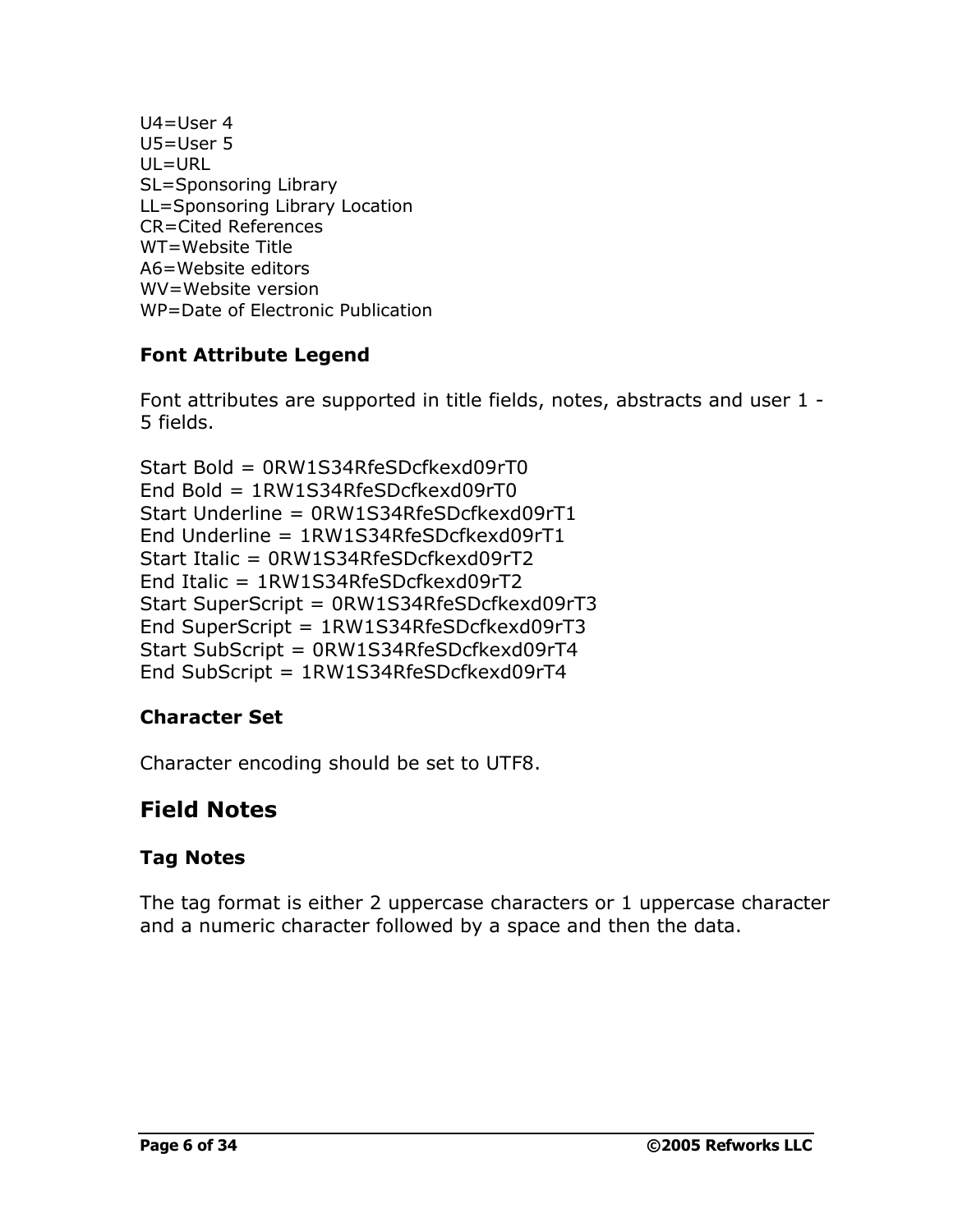#### **Punctuation Notes**

With the exception of the author, editor and abbreviated journal name fields ending punctuation should be removed. RefWorks will add the correct punctuation when formatting a bibliography.

Abbreviated Journal names should include a period: Am.Behav.Sci.

## **Author Field**

The A1 tag is repeated for each author in the records. Author formats are as follows:

Author names should be entered last name first followed by a comma, first name (or first initial followed by a period), and middle initial followed by a period. If you have separated your author names by last, first and middle all three fields should be added via the Insert Merge Field button.

A1 Green,Adam J.,Dr. A1 Smith,J.R. A1 Luck,Emma

## **Publication Date Free Form**

This field is used for date information such as a season or month and day. Year data is solely placed in the year field i.e. YR 2003.

#### **Keyword Field**

The keyword field is repeated for each keyword or phrase.

#### **Title Field**

Remove periods from the end of the titles.

## **Page Fields**

There are 2 tags for the page fields. SP is the tag for the starting page and should only contain this information. The OP tag will be used for any additional pages or page information.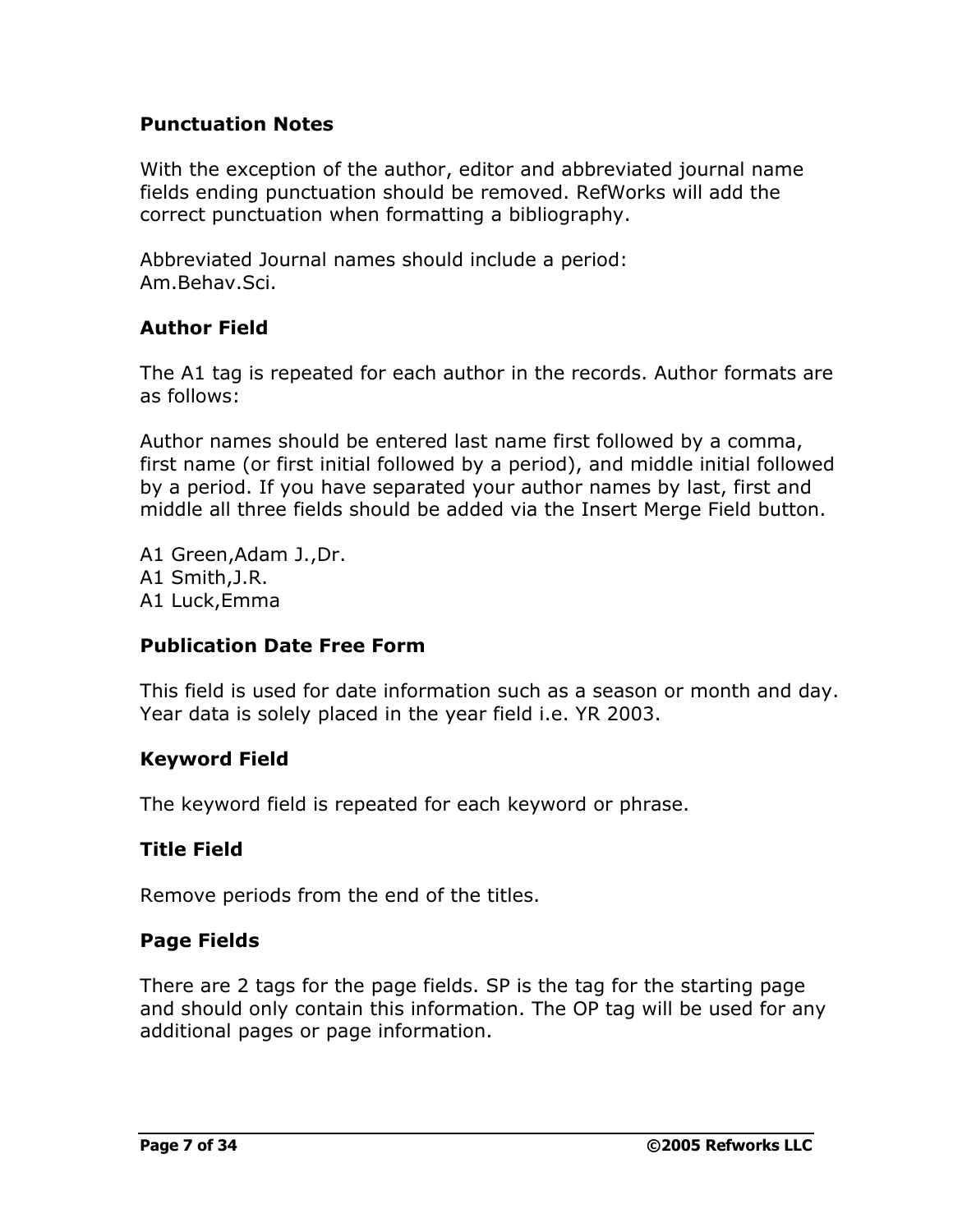#### **Sample RefWorks Format:**

RT Journal ID 271 A1 Allan,Steven A1 Gilbert,Paul T1 Anger and anger expression in relation to perceptions of social rank, entrapment and depressive symptoms JF Personality & Individual Differences YR 2002 FD Feb VO 32 IS 3 SP 551 OP 565 K1 Anger K1 Self Report K1 Status K1 Depression (Emotion) K1 Symptoms K1 self-report measures K1 anger expression K1 social rank K1 entrapment K1 depressive symptoms AB Explored the relationship between self-report measures of anger and anger expression with those of social rank (unfavorable social comparison and submissive behavior) and feelings of entrapment in a student population (197 Ss, mean age 23.4 yrs). The authors further investigated if the social rank/status of the target of one's anger affects anger experience and expression. Students were given C. D. Spielberger's (1988) State-Trait Anger Expression Inventory measure of anger and asked to complete it in 3 ways. First, in the normal way, and then 2 further times after reading 2 scenarios that involved lending an important and needed book which the lender fails to return, where the lender was either an up rank/authority figure (one's tutor) or a down rank, fellow student. It was found that self-perceptions of unfavorable rank (inferior self perceptions and submissive behavior) and feeling trapped significantly affect anger suppression. It was also found that the rank of the target significantly affects anger expression and that people who respond angrily to criticism tend to show more down rank-anger when they are frustrated by a lower rank target and modulate their anger according to the rank of the person they are angry with. (PsycINFO Database Record (c) 2002 APA, all rights reserved) NO PO: Human; Male; Female; Adulthood (18 yrs & older); FE: References; Peer Reviewed; UD: 20020227; F1: 0191-8869,32,3,551-565,2002; A1: 20020227 PB Elsevier Science, England, [URL:http://www.elsevier.nl] SN 0191-8869 AD Kingsway Hosp, Dept of Clinical Psychology, Derby, United Kingdom; [\[mailto:stev.allan@hotmail.com\]](mailto:[mailto:stev.allan@hotmail.com]) AN 2002-00282-017 LA English CL 3120 Personality Traits & Processes SF Print (Paper); Journal Article; Empirical Study

LK [http://bmj.com/content/vol325/issue7371/twib.shtml#325/](http://bmj.com/content/vol325/issue7371/twib.shtml#325/7371/0)7371/0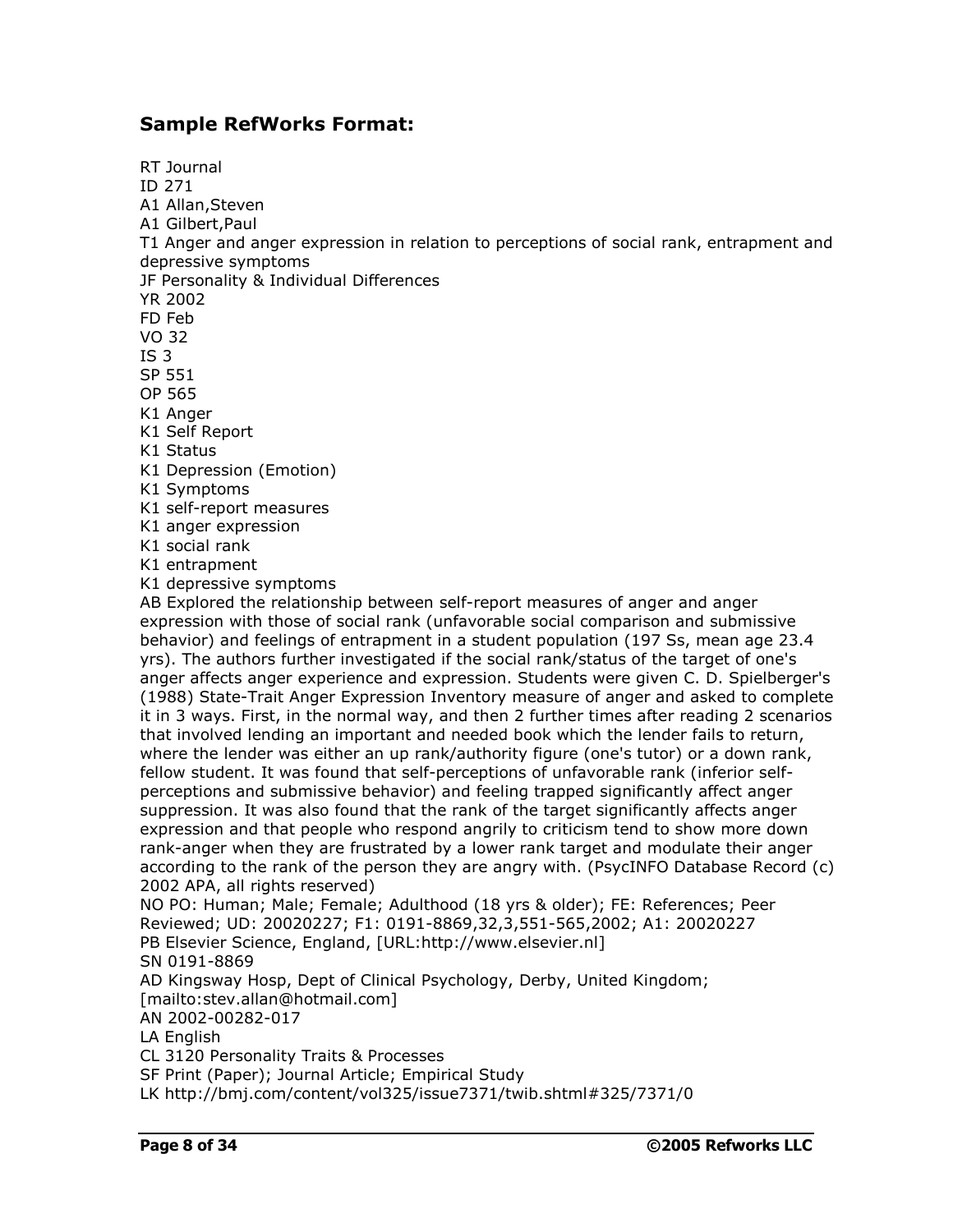RT Dissertation

ID 2118

A1 Catrambone,C.D.

T1 Effect of a case management intervention on symptoms of asthma in high risk children

YR 2000

SP 141

K1 Case Management Asthma -- Therapy -- In Infancy and Childhood Treatment Outcomes -- In Infancy and Childhood (Minor): Prospective Studies Comparative Studies Infant Child Adolescence Outpatients Asthma -- Symptoms

AB Statement of the problem. One approach to addressing the health care needs of patients with chronic medical problems is case management. Little is known about the effectiveness of case management in the treatment of children with asthma. Few randomized controlled studies of asthma case management have been conducted. In these studies, follow-up was limited to a one-year period. The purpose of this study was to determine the effectiveness of a one-year primary-care based asthma case management (ACM) strategy on symptoms of asthma in high risk children at 15 and 18 months post-intervention. Methods. Twenty-eight parent caregivers of children with asthma aged 1 to 15 years, who participated in the ACM intervention the year prior to the start of this study, agreed to participate. The ACM group ( $n = 15$ ) received one year of asthma case management and the usual care (UC) group ( $n = 13$ ) received one year of routine outpatient care. Results. Child asthma symptoms, affects on parent lifestyle, and health system utilization were assessed. Based on caregiver four-week recall, the ACM group experienced fewer annual wheezing days compared to the UC group. 25.17  $(36.55)$  versus 71.61  $(80.01)$  that was statistically significant ( $p = 0.03$ ). There were no statistically significant differences between the ACM and UC groups in the cumulative 18-month estimate of child night-time coughing and awakening, parent night-time awakening due to the child's asthma symptoms and worrying, parent change in plans and missed work, and asthma-related physician office visits, emergency department visits, and hospitalizations. Conclusion. A primary-care based asthma case management intervention was effective in reducing annual wheezing days in high-risk children with asthma when followed up to 18 months.

NO Update Code: 20011116

PB Rush University, College of Nursing

PP Oceanside, CA, USA

SN 0-599-73664-X

AN 2001107680

LA English

SF CINAHL; doctoral dissertation; research

RT Book, Whole ID 391 A1 Caudill,Margaret A. T1 Managing pain before it manages you: Revised Edition YR 2002 SP 222 K1 Chronic Pain K1 Coping Behavior K1 Goals K1 Pain Management K1 Alternative Medicine K1 Anxiety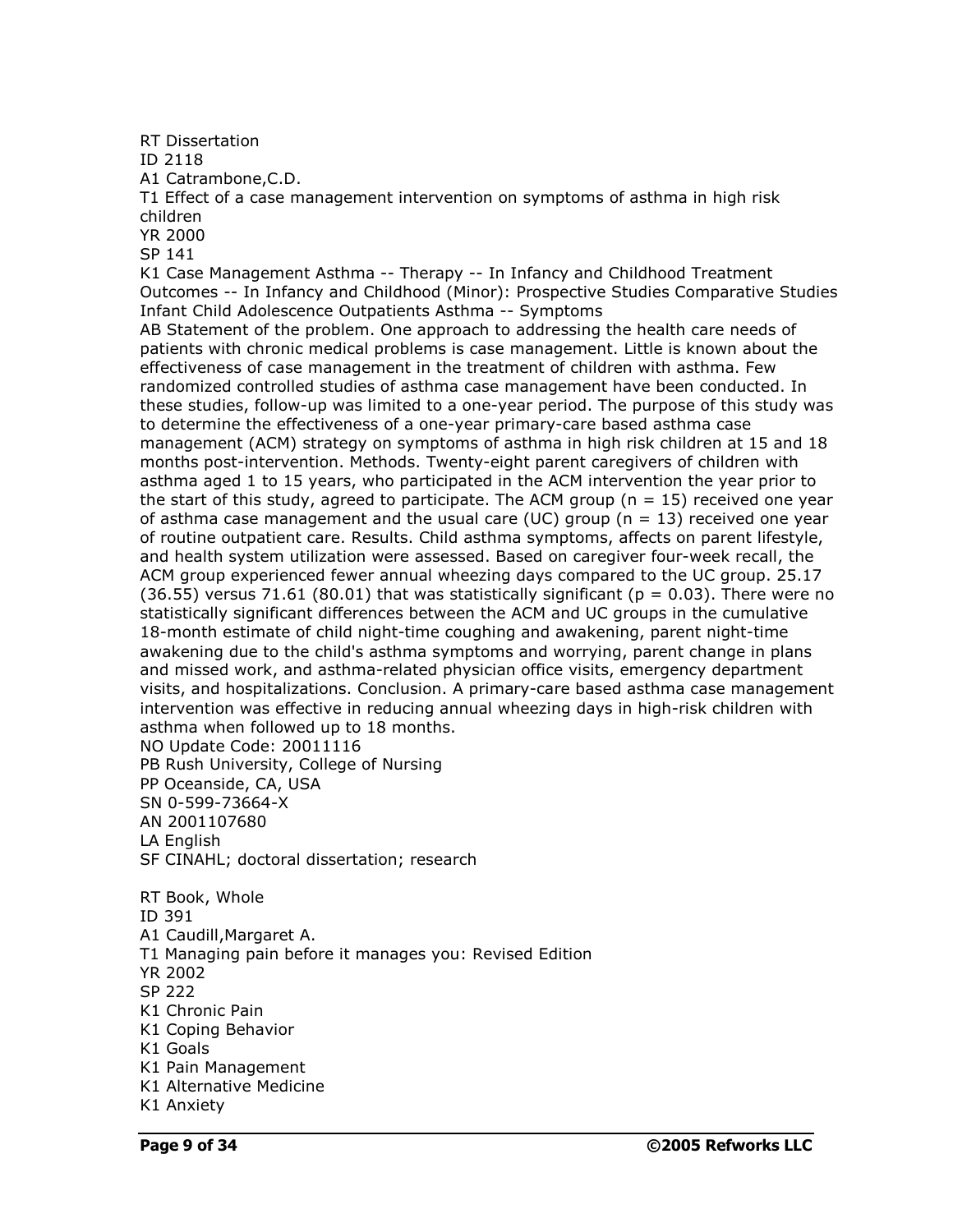- K1 Communication
- K1 Drug Therapy
- K1 Exercise
- K1 Major Depression
- K1 Problem Solving
- K1 Relaxation
- K1 Stress
- K1 pain reduction
- K1 stress reduction
- K1 coping
- K1 depression
- K1 medications
- K1 relaxation techniques
- K1 exercise techniques
- K1 Plants Red Blue
- K1 frank

AB (From the cover) Imagine finding a way to reduce the amount of time you spend in doctors' offices, and to decrease the discomfort, depression, and anxiety associated with chronic pain. This book offers a program designed to help you develop skills for coping with pain so you can enjoy a fuller life. Carefully developed over the authors's many years of working with chronic pain sufferers, this program has been proven effective. Program participants report that they have been able to tale control of their pain and cut their their doctors's visits by more than 1/3. This hands-on guide provides detailed information with step-by-step techniques and activities designed to help you: (1) understand chronic pain, (2) recognize factors that increase or decrease pain, (3) reduce stress, (4) learn effective problem solving, (5) learn about medications and their effects, (6) develop relaxation and exercise techniques, (7) communicate effectively about your pain, and (8) set realistic goals. This revised edition features updated coverage of commonly used pain medications and specific disorders, current nutritional recommendations, and a new appendix on complementary alternative medicine. Also included are helpful new ideas on coping with pain flare-ups, staying active, accomplishing personal goals, and more. (PsycINFO Database Record (c) 2000 APA, all rights reserved)

NO New York, NY, US; The Guilford Press; xvi; PO: Human; Male; Female; FE: Index; Auxiliary Materials; TA: General Public; TB: (Abbreviated) Foreword Acknowledgments Preface to the revised edition Before you begin: How this book can help you Beginning to take control of your pain Understanding pain The mind-body connection The body mind connection The power of the mind Adopting healthy attitudes Nutrition and pain Effective communication Effective problem solving The end of the beginning Appendix A. Common chronic pain conditions Appendix B. Complementary alternative medicine Appendix C. Working comfortably Appendix D. Bibliography Index About the author Worksheets and other materials; UD: 20020102; A1: 20020102

A2 Capen,C.T.

A2 Phillips,C.T. PB The Guilford Press PP New York, NY, US SN 1572307188 (paperback) AD Darmouth Medical School, NH, US AN 2001-10193-000 LA English CL 3300 Health & Mental Health Treatment & Prevention

SF Print (Paper); Authored Book; Handbook/Manual/Guide; Self-Help Guide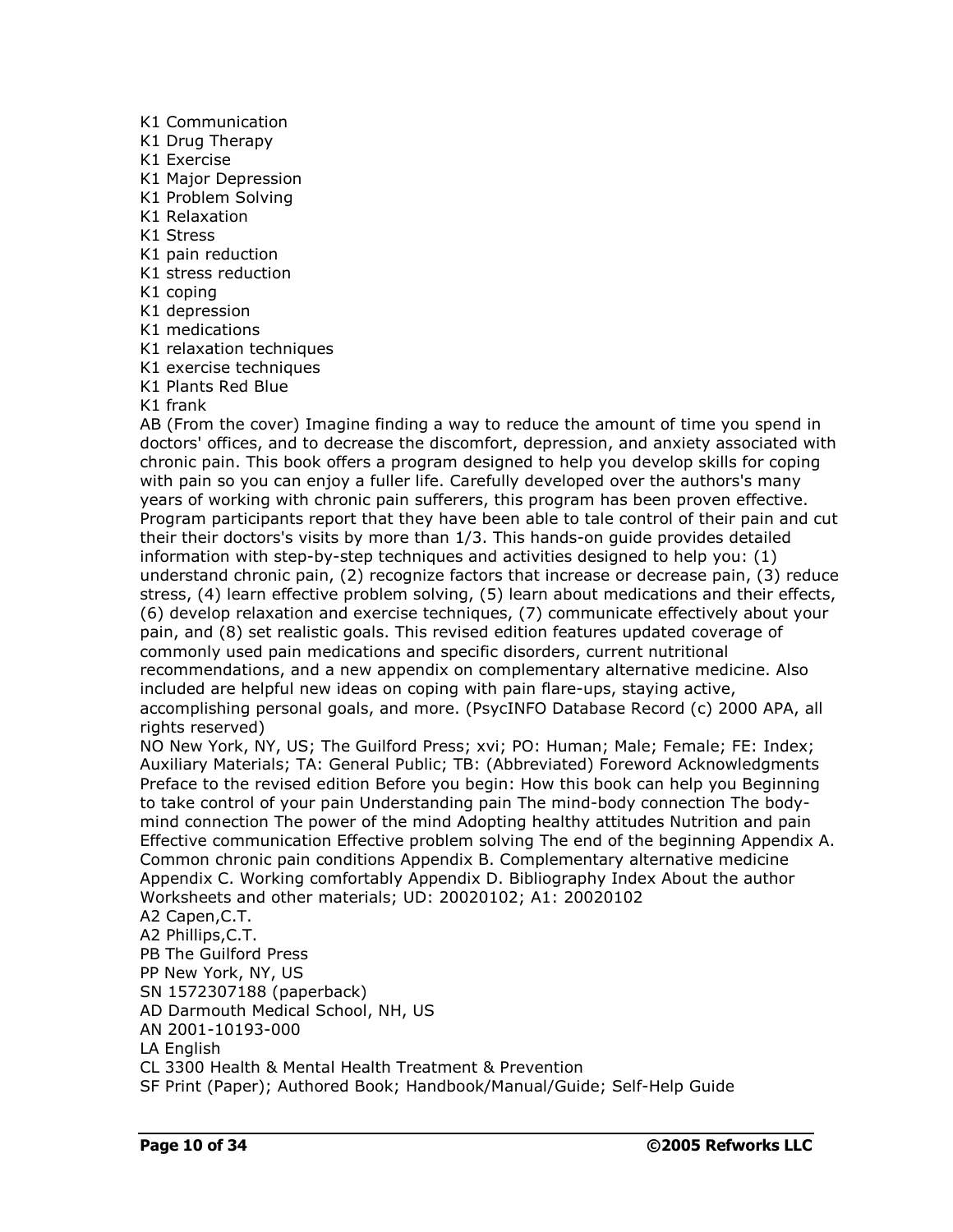ID 1682 A1 Heggernes,P. A1 Eisestat,S.C. A1 Kumfert,G. A1 Pothen,A. T1 Computational Complexity of the Minimum Degree Algorithm YR 2001 FD Dec VO NASA CR2001211421 SP 13 OP 13 K1 Graphs K1 Variations K1 Storage K1 Linear algebraic equations K1 Algorithms K1 Computations K1 Sparse matrix K1 Mathematical sciences Algebra analysis geometry and mathematical logic (72B) K1 Computers control and information theory Computer software (62B) AB The Minimum Degree algorithm, one of the classical algorithms of sparse matrix computations, is widely used to order graphs to reduce the work and storage needed to solve sparse systems of linear equations. There has been extensive research involving practical implementations of this algorithm over the past two decades. However, little has been done to establish theoretical bounds on the computational complexity of these implementations. We study the Minimum Degree algorithm, and prove time complexity bounds for its widely used variants. NO NT: ICASE Report No. 2001-42.; CI: UNITED-STATES; AG: DODXA, NASA; CA: 054882000, 410183; UD: 200212 PB Institute for Computer Applications in Science and Engineering, Hampton, VA AV Hard copy only. Product reproduced from digital image. Order this product from NTIS by: phone at 1-800-553-NTIS (U.S. customers); (703)605-6000 (other countries); fax at (703)605-6900; and email at [orders@ntis.gov.](mailto:orders@ntis.gov.) NTIS is located at 5285 Port R(TRUNCATED) AN ADA398632XSP LA ENGLISH CL Engineering RT Book Section ID 206 A1 Stansfeld,Stephen A1 Fuhrer,Rebecca T1 Depression and coronary heart disease YR 2002 VO 1 IS 3 SP 101 OP 123 K1 Etiology K1 Heart Disorders K1 Major Depression K1 Psychosocial Factors

RT Report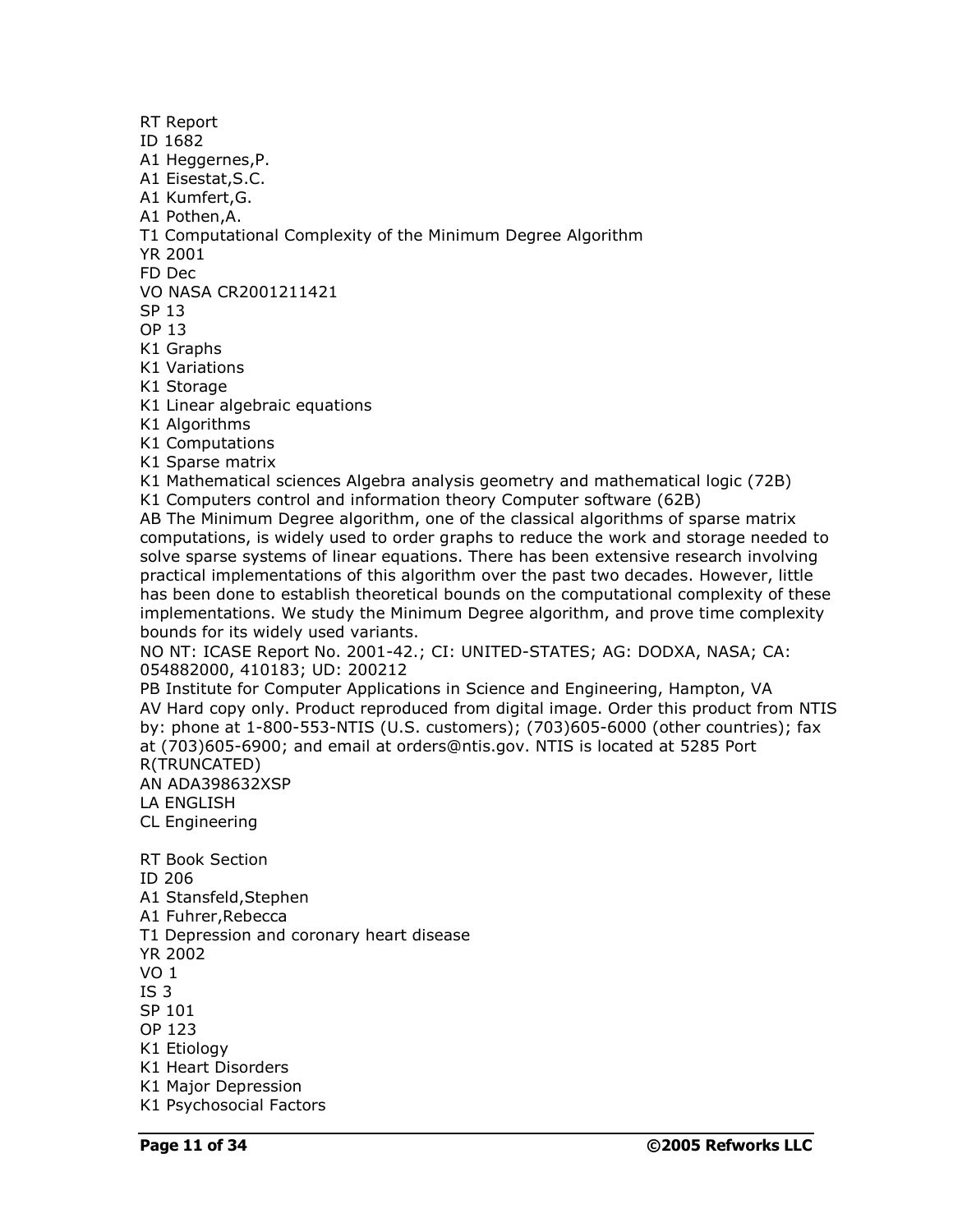K1 Risk Factors

K1 Anxiety

K1 Prediction

K1 coronary heart disease

K1 psychosocial risk factors

K1 Plants Red Blue

AB (From the section) This chapter discusses the evidence for the proposition that depression is an aetiological factor in coronary heart disease, and 2 of the possible pathways by which this might occur: 1 in which social factors predict coronary heart disease, and depression and its associated psychophysiological changes are an intervening step; and the 2nd in which social factors predict coronary heart disease and depression, but depression is not on the pathway. This is followed by a discussion of anxiety as an aetiological factor in coronary heart disease. (PsycINFO Database Record (c) 2002 APA, all rights reserved)

NO Williston, VT, US: BMJ Books. xi, 304 pp.; PO: Human; FE: References; TA: Psychology: Professional & Research; UD: 20020306; A1: 20020306

A2 Gulford,C.T.

T2 Stress and the heart: Psychosocial pathways to coronary heart disease PB BMJ Books

PP Williston, VT, US

SN 0727912771 (paperback)

AD U London, Queen Mary's School of Medicine & Dentistry, London, England

AN 2002-00714-006

LA English

CL 3200 Psychological & Physical Disorders

SF Print (Paper); Chapter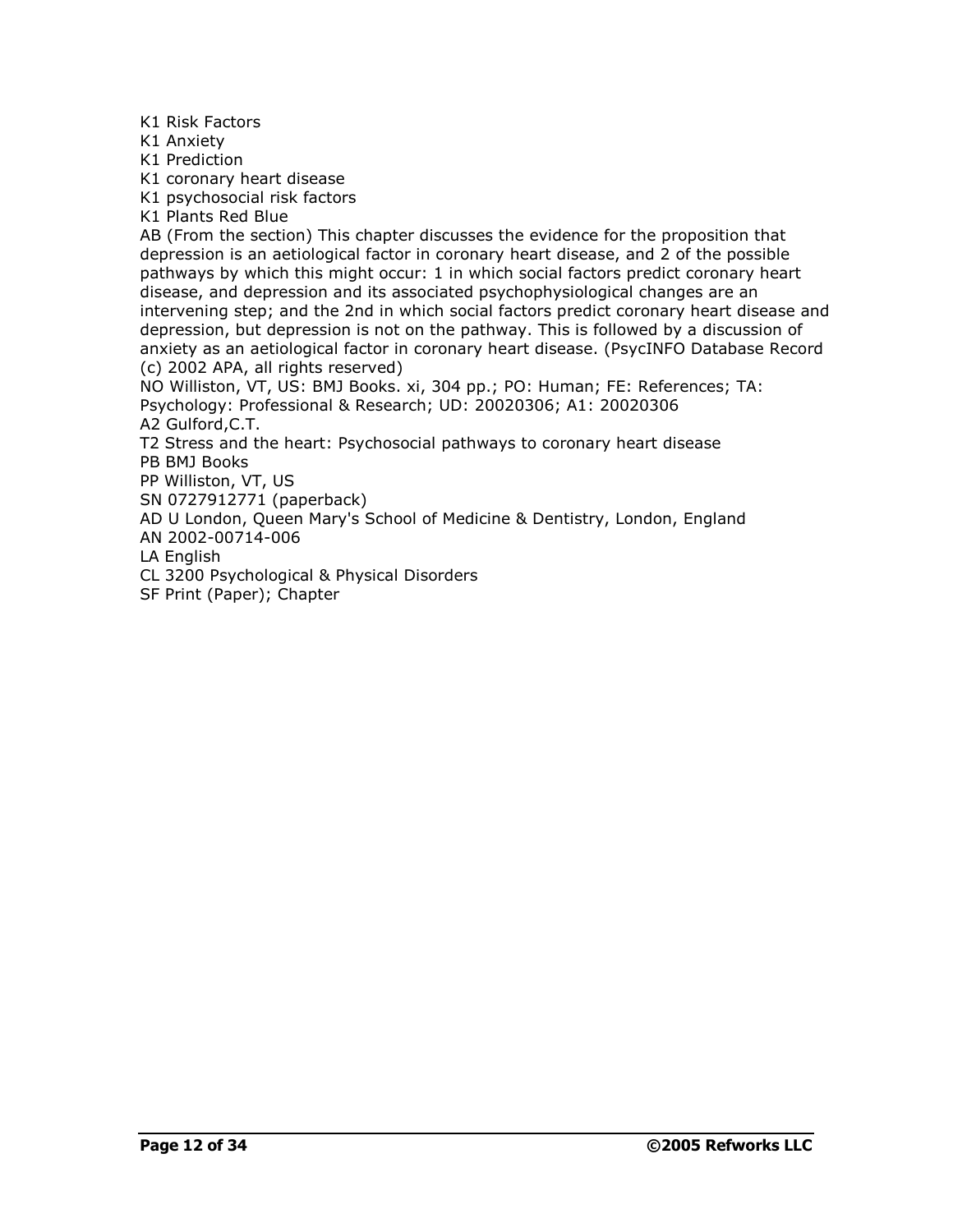## **Converting a Word Bibliography for Import into RefWorks**

In order to import references that have been formatted into a bibliography the references will need to have tags added in order for RefWorks to read (import) the bibliography and parse the data particles into the correct reference types and fields.

Below are the details on the RefWorks Tagged format that will be used in the tagging process. The following reference formatted in the APA 5<sup>th</sup> addition style will be used as an example for this process.

Angrist, S. S., & Almquist, E. M. (1993). The Carnegie Mellon class of 1968: Families, careers, and contingencies. In K. D. Hulbert & D. T. Schuster (Eds.), *Women's lives through time: Educated American women of the twentieth century. The Jossey-Bass social and behavioral science series and The Jossey-Bass higher and adult education series* (pp. 282-300). San Francisco: Jossey-Bass Inc.

1. The first step is to break out the individual data particles in the reference removing the all punctuation that does not conform to RefWorks rules of entry and normalizing text, (see the field notes section below). Note that the editor names have been edited to conform to the Author notes below.

Angrist, S.S.

Almquist, E.M.

#### 1993

The Carnegie Mellon class of 1968: Families, careers, and contingencies

Hulbert , K.D.

Schuster, D.T.

Women's lives through time: Educated American women of the twentieth century. The Jossey-Bass social and behavioral science series and The Jossey-Bass higher and adult education series

282

300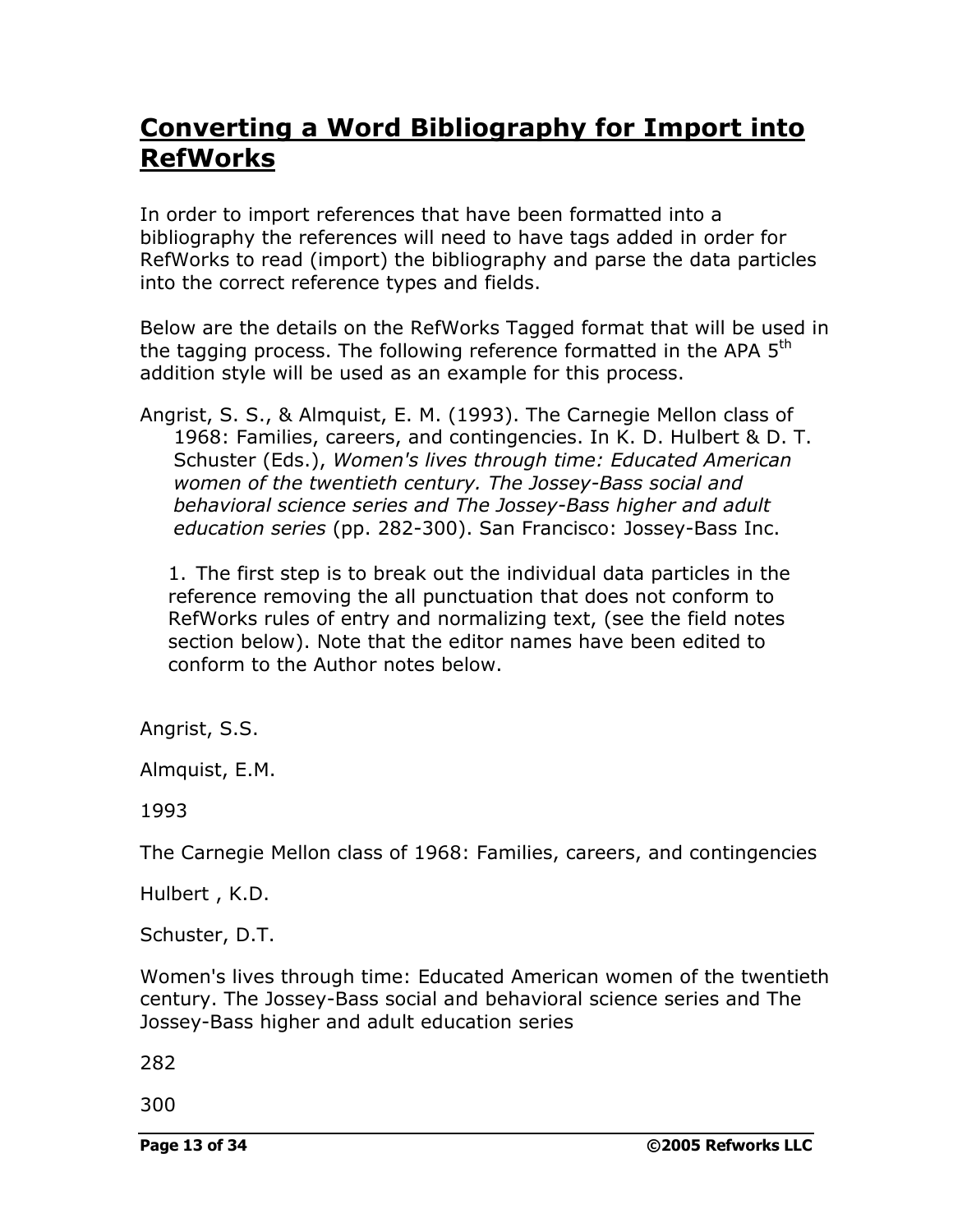San Francisco

Jossey-Bass Inc

2 . The second step is to determine what the type of reference is and start adding the appropriate tags. In our example we are working with a book section reference. The first tag will always be the RT tag (see list of RefWorks RT tags below) that is used to determine what RefWorks record type to use. Below is the completed tagged reference.

RT Book Section

A1 Angrist, S.S.

A1 Almquist, E.M.

YR 1993

T1 The Carnegie Mellon class of 1968: Families, careers, and contingencies

A2 Hulbert , K.D.

A2 Schuster, D.T.

T2 Women's lives through time: Educated American women of the twentieth century. The Jossey-Bass social and behavioral science series and The Jossey-Bass higher and adult education series

SP 282

OP 300

PP San Francisco

PB Jossey-Bass Inc.

- 1. Continue this process until all references are tagged and save the file as text.
- 2. To import the file, select RefWorks Tagged Format as your import data source.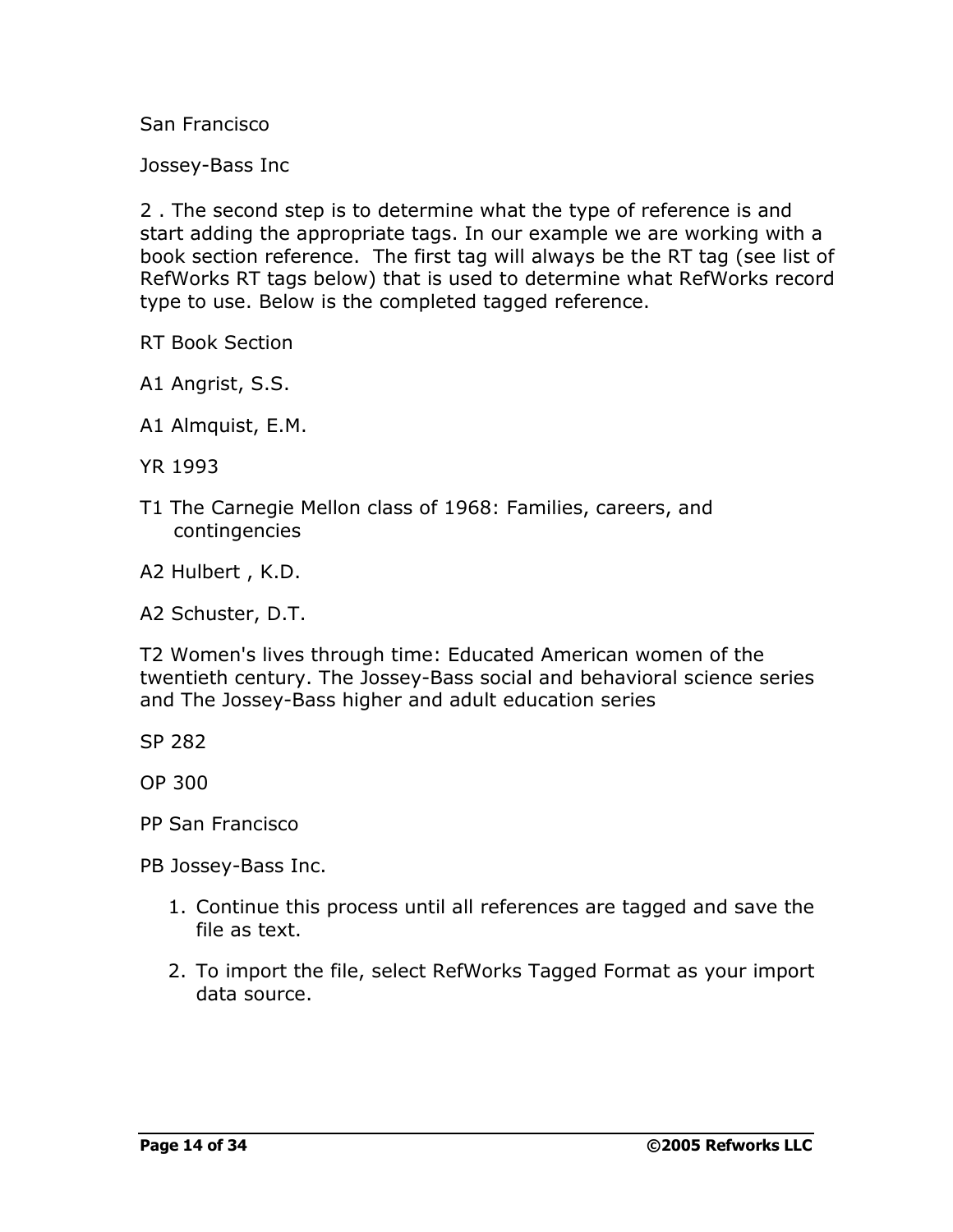#### **Reference Type Indicator Tag**

RT Tag is the reference type identifier and must be present as the first tag in your text file. You can choose from the following reference type indicators:

Abstract Artwork Bills/Resolutions Book, Section Book, Edited Book, Whole Case/Court Decisions Computer Program Conference Proceeding Dissertation/Thesis Dissertation/Thesis, Unpublished Generic Grant **Hearing Journal** Journal, Electronic Laws/Statutes Magazine Article Map Monograph Motion Picture Music Score Newspaper Article Online Discussion Forum Patent Personal Communication Report Sound Recording Unpublished Material Video/DVD Web Page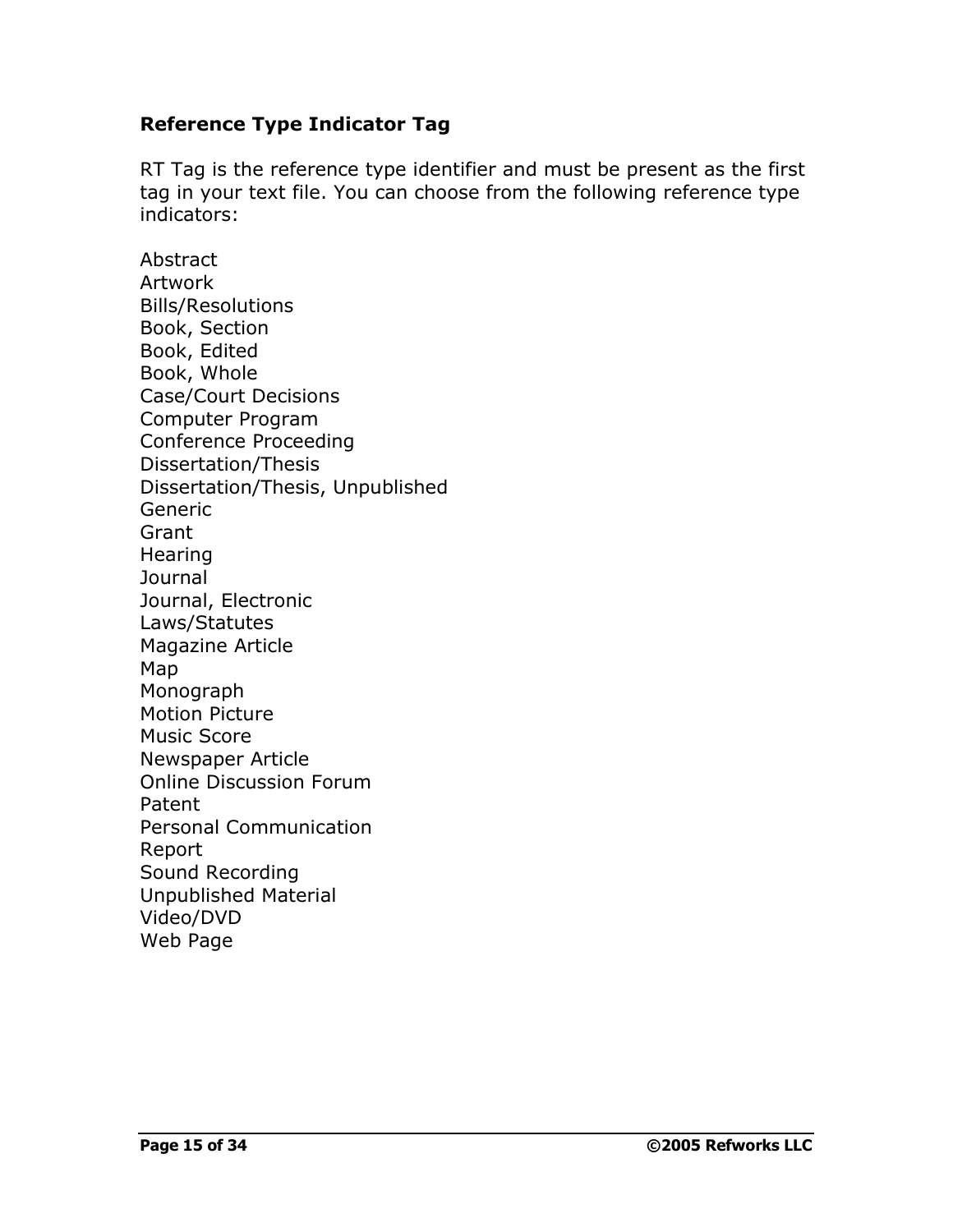#### **RefWorks Tagged Format**

Refworks Export Tagged Format, Tag legend

RT=Reference Type ID=Reference Identifier A1=Primary Authors T1=Primary Title JF=Periodical Full JO=Periodical Abbrev YR=Publication Year FD=Publication Data, Free Form VO=Volume IS=Issue SP=Start Page OP=Other Pages K1=Keyword AB=Abstract NO=Notes A2=Secondary Authors T2=Secondary Title ED=Edition PB=Publisher PP=Place of Publication A3=Tertiary Authors A4=Quaternary Authors A5=Quinary Authors T3=Tertiary Title SN=ISSN/ISBN AV=Availability AD=Author Address AN=Accession Number LA=Language CL=Classification SF=Subfile/Database OT=Original Foreign Title LK=Links DO=Document Object Index CN=Call Number DB=Database DS=Data Source IP=Identifying Phrase RD=Retrieved Date ST=Shortened Title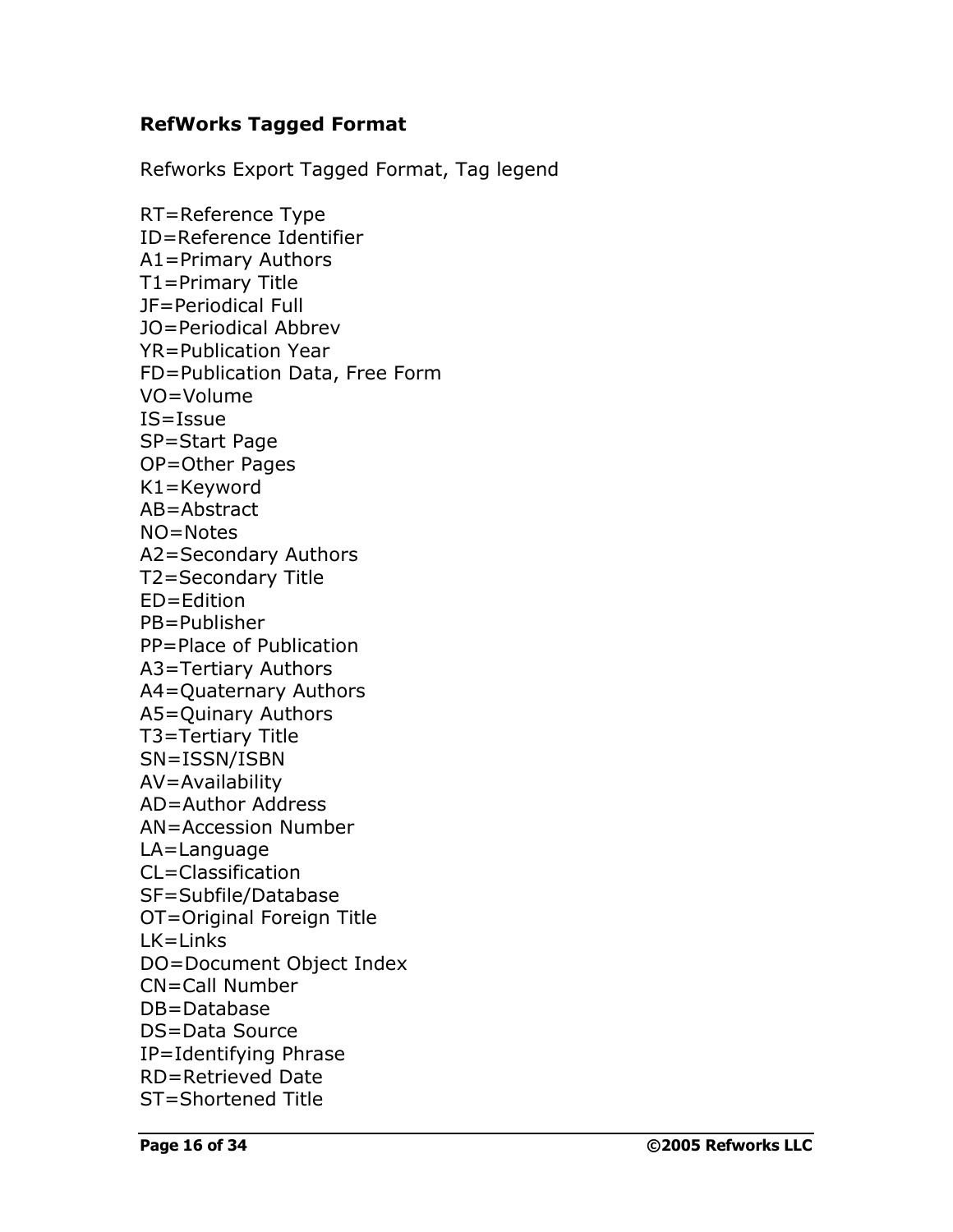U1=User 1 U2=User 2 U3=User 3 U4=User 4 U5=User 5 UL=URL SL=Sponsoring Library LL=Sponsoring Library Location CR=Cited References WT=Website Title A6=Website editors WV=Website version WP=Date of Electronic Publication

## **Font Attribute Legend**

Font attributes are supported in title fields, notes, abstracts and user 1 - 5 fields.

```
Start Bold = 0RW1S34RfeSDcfkexd09rT0
End Bold = 1RW1S34RfeSDcfkexd09rT0
Start Underline = 0RW1S34RfeSDcfkexd09rT1
End Underline = 1RW1S34RfeSDcfkexd09rT1
Start Italic = 0RW1S34RfeSDcfkexd09rT2
End Italic = 1RW1S34RfeSDcfkexd09rT2
Start SuperScript = 0RW1S34RfeSDcfkexd09rT3
End SuperScript = 1RW1S34RfeSDcfkexd09rT3
Start SubScript = 0RW1S34RfeSDcfkexd09rT4
End SubScript = 1RW1S34RfeSDcfkexd09rT4
```
## **Character Set**

Character encoding should be set to UTF8.

## **Field Notes**

## **Tag Notes**

The tag format is either 2 uppercase characters or 1 uppercase character and a numeric character followed by a space and then the data.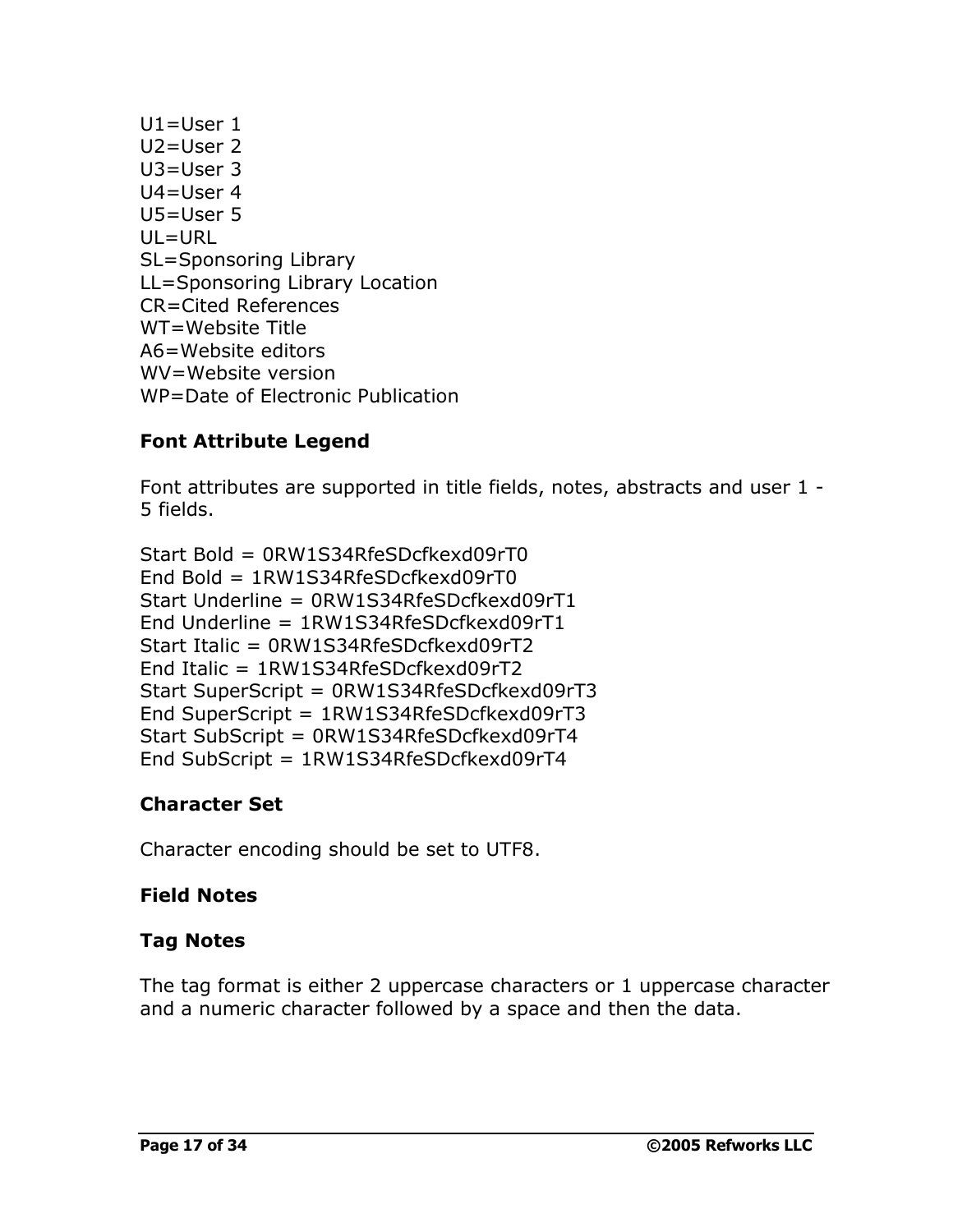#### **Punctuation Notes**

With the exception of the author, editor and abbreviated journal name fields ending punctuation should be removed. RefWorks will add the correct punctuation when formatting a bibliography.

Abbreviated Journal names should include a period:

Am.Behav.Sci.

#### **Author Field**

The A1 tag is repeated for each author in the records. Author formats are as follows:

Author names should be entered last name first followed by a comma, first name (or first initial followed by a period), and middle initial followed by a period. If you have separated your author names by last, first and middle all three fields should be added via the Insert Merge Field button.

A1 Green,Adam J.,Dr. A1 Smith,J.R. A1 Luck,Emma

#### **Publication Date Free Form**

This field is used for date information such as a season or month and day. Year data is solely placed in the year field i.e. YR 2003.

#### **Keyword Field**

The keyword field is repeated for each keyword or phrase.

#### **Title Field**

Remove periods from the end of the titles.

#### **Page Fields**

There are 2 tags for the page fields. SP is the tag for the starting page and should only contain this information. The OP tag will be used for any additional pages or page information.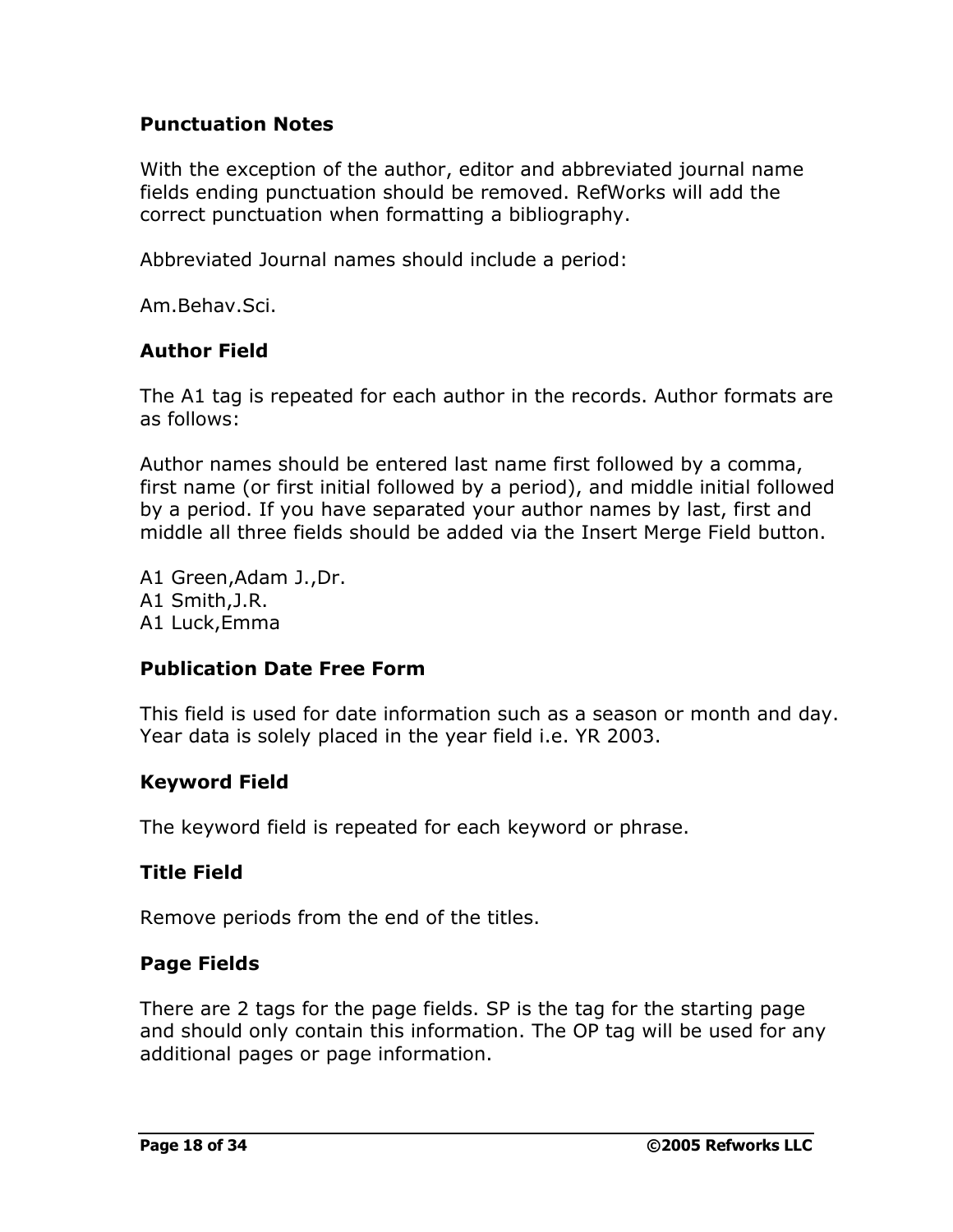#### **Sample RefWorks Format**

RT Journal ID 271 A1 Allan,Steven A1 Gilbert,Paul T1 Anger and anger expression in relation to perceptions of social rank, entrapment and depressive symptoms JF Personality & Individual Differences YR 2002 FD Feb VO 32 IS 3 SP 551 OP 565 K1 Anger K1 Self Report K1 Status K1 Depression (Emotion) K1 Symptoms K1 self-report measures K1 anger expression K1 social rank K1 entrapment K1 depressive symptoms AB Explored the relationship between self-report measures of anger and anger expression with those of social rank (unfavorable social comparison and submissive behavior) and feelings of entrapment in a student population (197 Ss, mean age 23.4 yrs). The authors further investigated if the social rank/status of the target of one's anger affects anger experience and expression. Students were given C. D. Spielberger's (1988) State-Trait Anger Expression Inventory measure of anger and asked to complete it in 3 ways. First, in the normal way, and then 2 further times after reading 2 scenarios that involved lending an important and needed book which the lender fails to return, where the lender was either an up rank/authority figure (one's tutor) or a down rank, fellow student. It was found that self-perceptions of unfavorable rank (inferior self perceptions and submissive behavior) and feeling trapped significantly affect anger suppression. It was also found that the rank of the target significantly affects anger expression and that people who respond angrily to criticism tend to show more down rank-anger when they are frustrated by a lower rank target and modulate their anger according to the rank of the person they are angry with. (PsycINFO Database Record (c) 2002 APA, all rights reserved) NO PO: Human; Male; Female; Adulthood (18 yrs & older); FE: References; Peer Reviewed; UD: 20020227; F1: 0191-8869,32,3,551-565,2002; A1: 20020227 PB Elsevier Science, England, [URL:http://www.elsevier.nl] SN 0191-8869 AD Kingsway Hosp, Dept of Clinical Psychology, Derby, United Kingdom; [\[mailto:stev.allan@hotmail.com\]](mailto:[mailto:stev.allan@hotmail.com]) AN 2002-00282-017 LA English CL 3120 Personality Traits & Processes SF Print (Paper); Journal Article; Empirical Study

LK [http://bmj.com/content/vol325/issue7371/twib.shtml#325/](http://bmj.com/content/vol325/issue7371/twib.shtml#325/7371/0)7371/0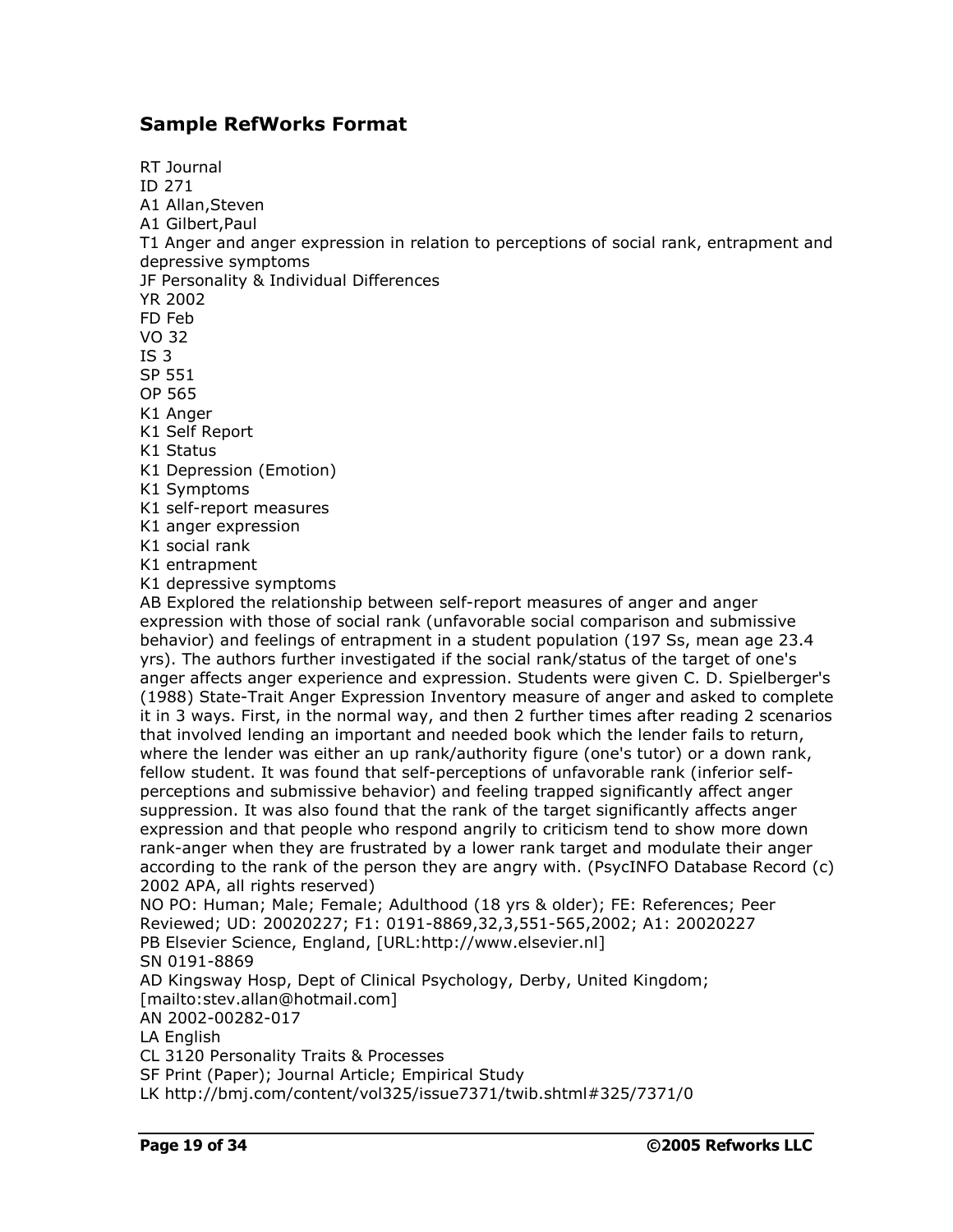RT Dissertation

ID 2118

A1 Catrambone,C.D.

T1 Effect of a case management intervention on symptoms of asthma in high risk children

YR 2000

SP 141

K1 Case Management Asthma -- Therapy -- In Infancy and Childhood Treatment Outcomes -- In Infancy and Childhood (Minor): Prospective Studies Comparative Studies Infant Child Adolescence Outpatients Asthma -- Symptoms

AB Statement of the problem. One approach to addressing the health care needs of patients with chronic medical problems is case management. Little is known about the effectiveness of case management in the treatment of children with asthma. Few randomized controlled studies of asthma case management have been conducted. In these studies, follow-up was limited to a one-year period. The purpose of this study was to determine the effectiveness of a one-year primary-care based asthma case management (ACM) strategy on symptoms of asthma in high risk children at 15 and 18 months post-intervention. Methods. Twenty-eight parent caregivers of children with asthma aged 1 to 15 years, who participated in the ACM intervention the year prior to the start of this study, agreed to participate. The ACM group ( $n = 15$ ) received one year of asthma case management and the usual care (UC) group ( $n = 13$ ) received one year of routine outpatient care. Results. Child asthma symptoms, affects on parent lifestyle, and health system utilization were assessed. Based on caregiver four-week recall, the ACM group experienced fewer annual wheezing days compared to the UC group. 25.17  $(36.55)$  versus 71.61  $(80.01)$  that was statistically significant ( $p = 0.03$ ). There were no statistically significant differences between the ACM and UC groups in the cumulative 18-month estimate of child night-time coughing and awakening, parent night-time awakening due to the child's asthma symptoms and worrying, parent change in plans and missed work, and asthma-related physician office visits, emergency department visits, and hospitalizations. Conclusion. A primary-care based asthma case management intervention was effective in reducing annual wheezing days in high-risk children with asthma when followed up to 18 months.

NO Update Code: 20011116

PB Rush University, College of Nursing

PP Oceanside, CA, USA

SN 0-599-73664-X

AN 2001107680

LA English

SF CINAHL; doctoral dissertation; research

RT Book, Whole ID 391 A1 Caudill,Margaret A. T1 Managing pain before it manages you: Revised Edition YR 2002 SP 222 K1 Chronic Pain K1 Coping Behavior K1 Goals K1 Pain Management K1 Alternative Medicine

K1 Anxiety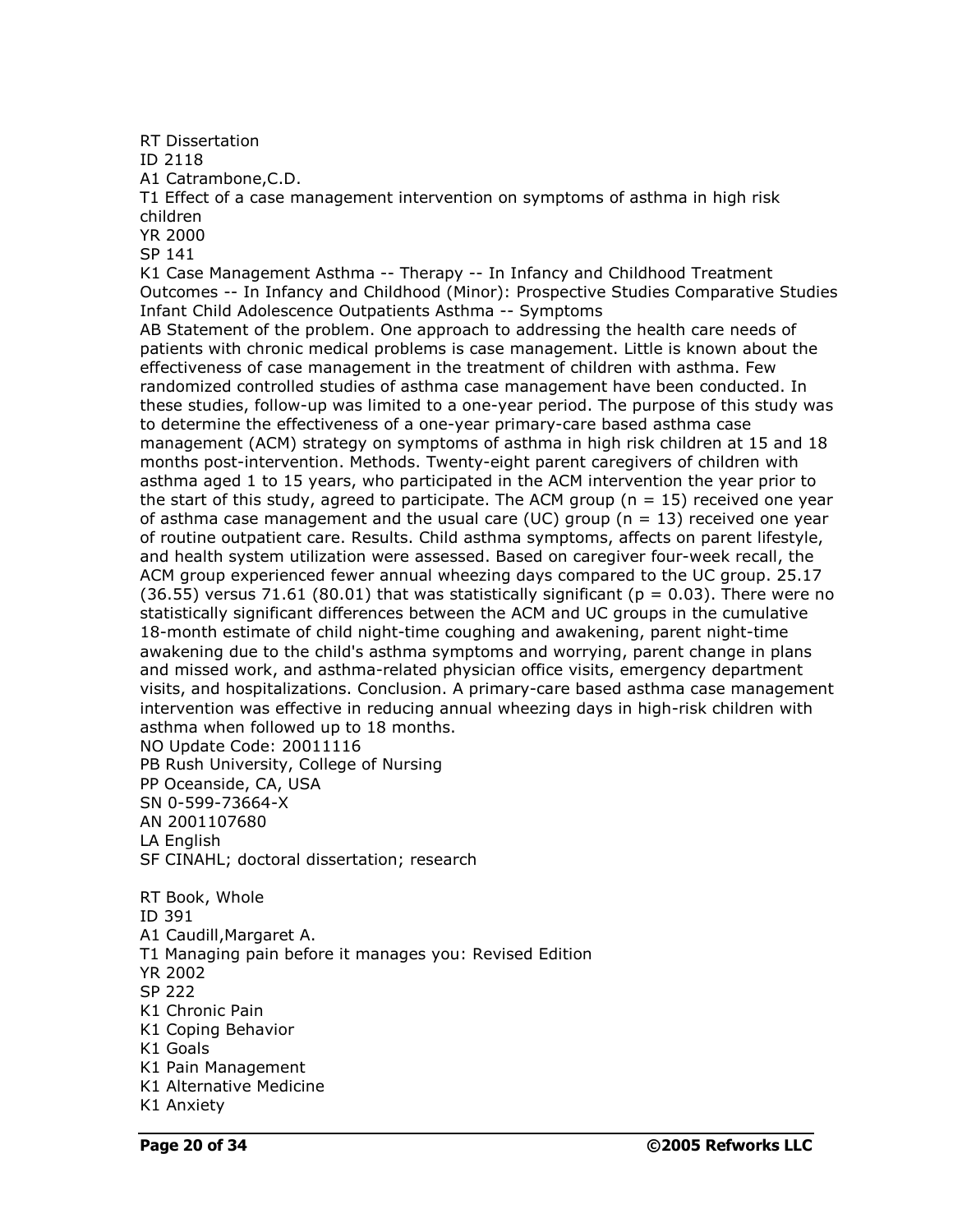- K1 Communication
- K1 Drug Therapy
- K1 Exercise
- K1 Major Depression
- K1 Problem Solving
- K1 Relaxation
- K1 Stress
- K1 pain reduction
- K1 stress reduction
- K1 coping
- K1 depression
- K1 medications
- K1 relaxation techniques
- K1 exercise techniques
- K1 Plants Red Blue
- K1 frank

AB (From the cover) Imagine finding a way to reduce the amount of time you spend in doctors' offices, and to decrease the discomfort, depression, and anxiety associated with chronic pain. This book offers a program designed to help you develop skills for coping with pain so you can enjoy a fuller life. Carefully developed over the authors's many years of working with chronic pain sufferers, this program has been proven effective. Program participants report that they have been able to tale control of their pain and cut their their doctors's visits by more than 1/3. This hands-on guide provides detailed information with step-by-step techniques and activities designed to help you: (1) understand chronic pain, (2) recognize factors that increase or decrease pain, (3) reduce stress, (4) learn effective problem solving, (5) learn about medications and their effects, (6) develop relaxation and exercise techniques, (7) communicate effectively about your pain, and (8) set realistic goals. This revised edition features updated coverage of commonly used pain medications and specific disorders, current nutritional recommendations, and a new appendix on complementary alternative medicine. Also included are helpful new ideas on coping with pain flare-ups, staying active, accomplishing personal goals, and more. (PsycINFO Database Record (c) 2000 APA, all rights reserved)

NO New York, NY, US; The Guilford Press; xvi; PO: Human; Male; Female; FE: Index; Auxiliary Materials; TA: General Public; TB: (Abbreviated) Foreword Acknowledgments Preface to the revised edition Before you begin: How this book can help you Beginning to take control of your pain Understanding pain The mind-body connection The body mind connection The power of the mind Adopting healthy attitudes Nutrition and pain Effective communication Effective problem solving The end of the beginning Appendix A. Common chronic pain conditions Appendix B. Complementary alternative medicine Appendix C. Working comfortably Appendix D. Bibliography Index About the author Worksheets and other materials; UD: 20020102; A1: 20020102

A2 Capen,C.T.

A2 Phillips,C.T. PB The Guilford Press PP New York, NY, US SN 1572307188 (paperback) AD Darmouth Medical School, NH, US AN 2001-10193-000 LA English CL 3300 Health & Mental Health Treatment & Prevention

SF Print (Paper); Authored Book; Handbook/Manual/Guide; Self-Help Guide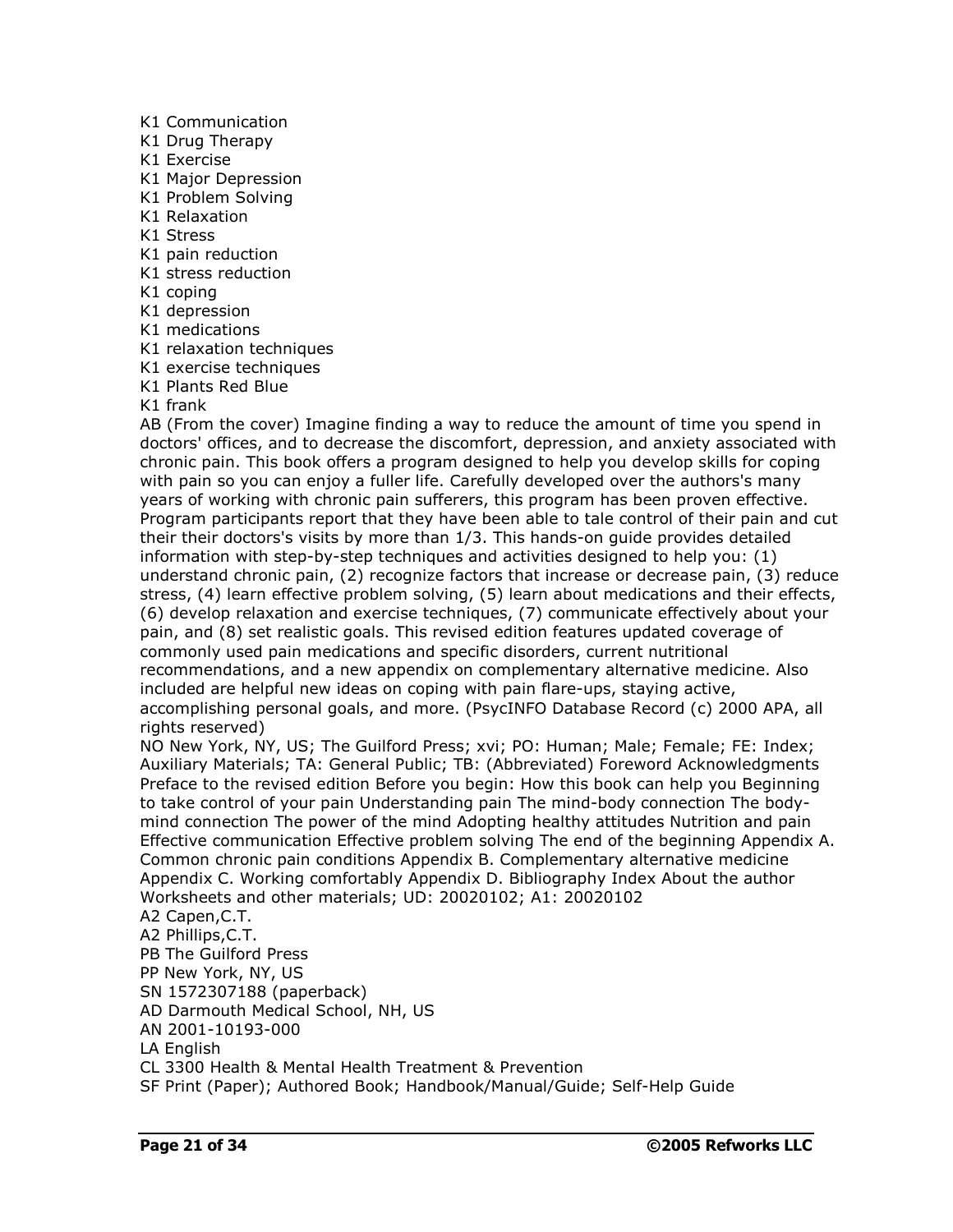ID 1682 A1 Heggernes,P. A1 Eisestat,S.C. A1 Kumfert,G. A1 Pothen,A. T1 Computational Complexity of the Minimum Degree Algorithm YR 2001 FD Dec VO NASA CR2001211421 SP 13 OP 13 K1 Graphs K1 Variations K1 Storage K1 Linear algebraic equations K1 Algorithms K1 Computations K1 Sparse matrix K1 Mathematical sciences Algebra analysis geometry and mathematical logic (72B) K1 Computers control and information theory Computer software (62B) AB The Minimum Degree algorithm, one of the classical algorithms of sparse matrix computations, is widely used to order graphs to reduce the work and storage needed to solve sparse systems of linear equations. There has been extensive research involving practical implementations of this algorithm over the past two decades. However, little has been done to establish theoretical bounds on the computational complexity of these implementations. We study the Minimum Degree algorithm, and prove time complexity bounds for its widely used variants. NO NT: ICASE Report No. 2001-42.; CI: UNITED-STATES; AG: DODXA, NASA; CA: 054882000, 410183; UD: 200212 PB Institute for Computer Applications in Science and Engineering, Hampton, VA AV Hard copy only. Product reproduced from digital image. Order this product from NTIS by: phone at 1-800-553-NTIS (U.S. customers); (703)605-6000 (other countries); fax at (703)605-6900; and email at [orders@ntis.gov.](mailto:orders@ntis.gov.) NTIS is located at 5285 Port R(TRUNCATED) AN ADA398632XSP LA ENGLISH CL Engineering RT Book Section ID 206 A1 Stansfeld,Stephen A1 Fuhrer,Rebecca T1 Depression and coronary heart disease YR 2002 VO 1 IS 3 SP 101 OP 123 K1 Etiology K1 Heart Disorders K1 Major Depression K1 Psychosocial Factors

RT Report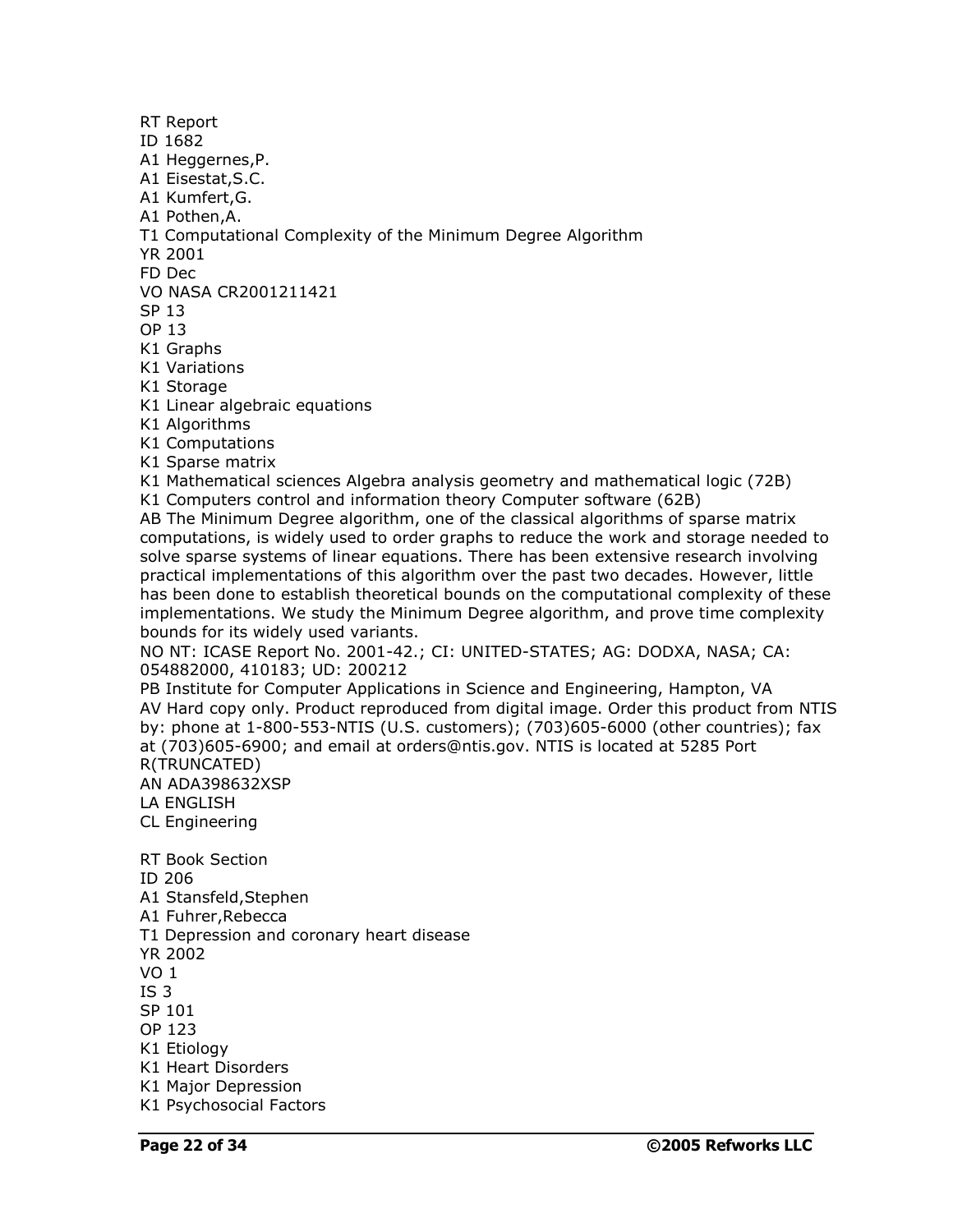K1 Risk Factors

K1 Anxiety

K1 Prediction

K1 coronary heart disease

K1 psychosocial risk factors

K1 Plants Red Blue

AB (From the section) This chapter discusses the evidence for the proposition that depression is an aetiological factor in coronary heart disease, and 2 of the possible pathways by which this might occur: 1 in which social factors predict coronary heart disease, and depression and its associated psychophysiological changes are an intervening step; and the 2nd in which social factors predict coronary heart disease and depression, but depression is not on the pathway. This is followed by a discussion of anxiety as an aetiological factor in coronary heart disease. (PsycINFO Database Record (c) 2002 APA, all rights reserved)

NO Williston, VT, US: BMJ Books. xi, 304 pp.; PO: Human; FE: References; TA: Psychology: Professional & Research; UD: 20020306; A1: 20020306

A2 Gulford,C.T.

T2 Stress and the heart: Psychosocial pathways to coronary heart disease PB BMJ Books

PP Williston, VT, US

SN 0727912771 (paperback)

AD U London, Queen Mary's School of Medicine & Dentistry, London, England

AN 2002-00714-006

LA English

CL 3200 Psychological & Physical Disorders

SF Print (Paper); Chapter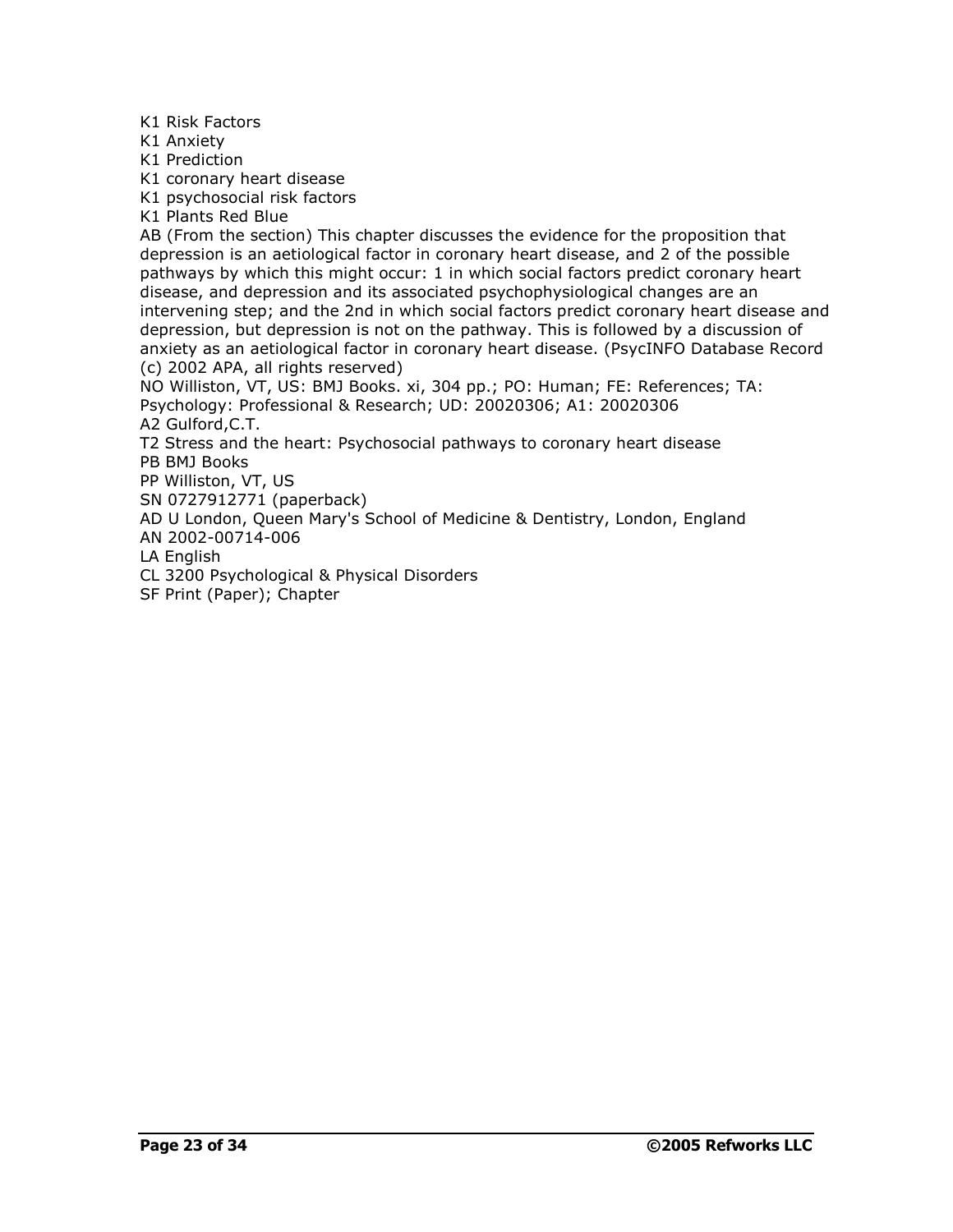## **Converting an Excel File for Import into RefWorks**

Read these instructions completely before starting the process. Depending on your version of MS Excel these general instructions may not explain completely how to export from Excel file to Refworks.

- 1. Before you get started read the Field Notes below, and change your records author names, publication date, title, etc. into the format that is right for Refworks.
- 2. You will be using the RefWorks Tagged Format defined below. Choose the Refworks Field Tags you think are appropriate for your Excel fields (a.k.a. column headings) in your Excel spreadsheet. The Refworks RT (Reference Type) field is the only field tag you must use and it must be the first one in each record. You can choose any of the other field codes you wish.
- 3. Open MS Word.
- 4. Choose the **Tools** menu, then **Letters and Mailings,** then **Mail Merge** (Wizard).
- 5. In the Mail Merge side panel, under **Select Document Type** choose **Directory**. Then click the Next: Start Document link at the bottom of the panel.
- 6. Next, under **Select starting document** choose **Use the current** document. Then click the **Next Select Recipients** link.
- 7. Next, under **Select recipients**, choose Use an existing list. Under **Use existing list** click the browse link and find your Excel file.
- 8. Follow the instructions you get from Excel.
	- a. If a **Confirm Data Source** window pops-up choose **Microsoft Excel Worksheet via Converter (.xls)** from the list.
	- b. Then from the **Open Worksheet** pop-up window choose the worksheet you want to take the records from.
	- c. On the **Mail Merge Recipients** window choose **OK**.
- 9. Then click the Next: Arrange your directory link.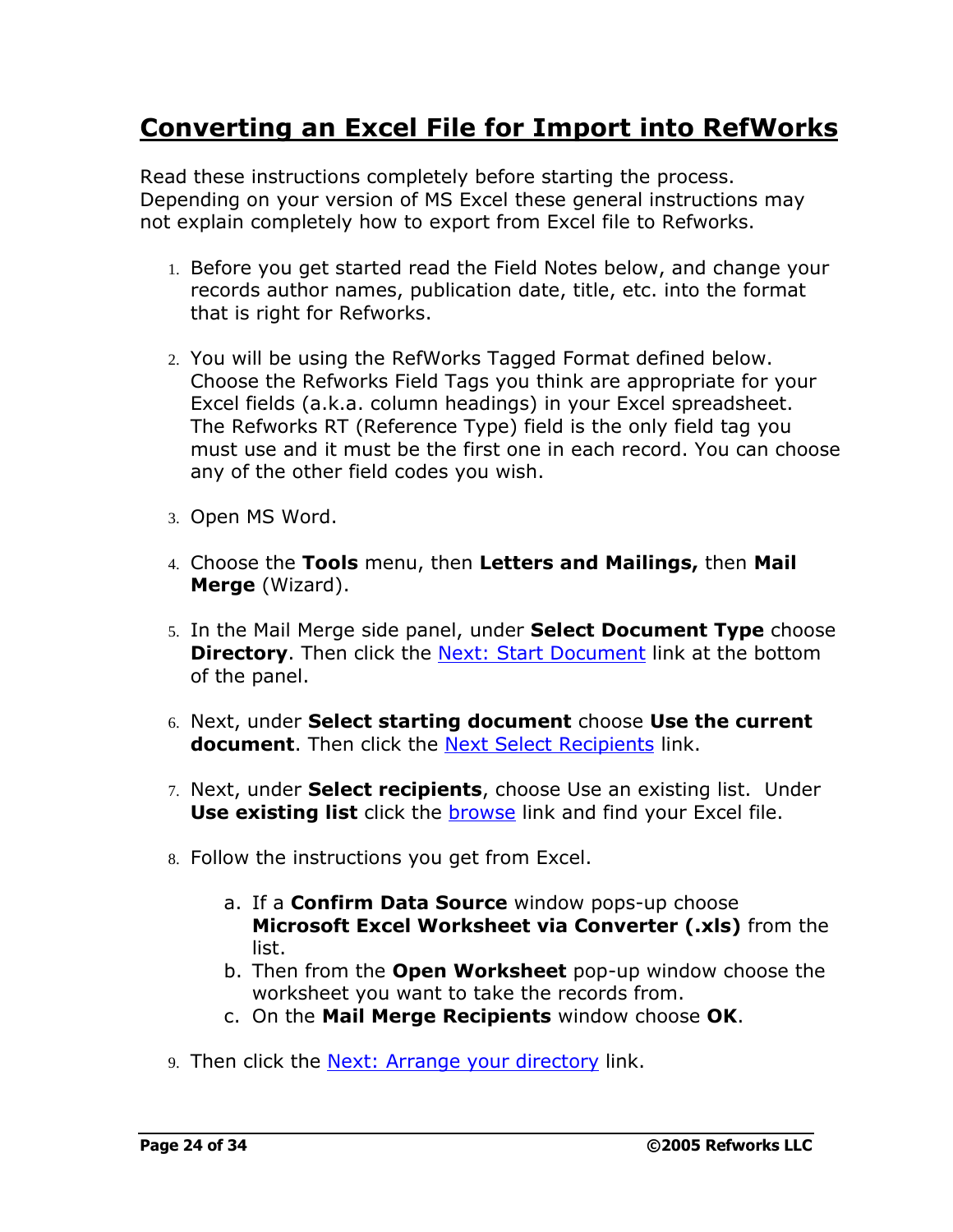- 10. In the Word Document, type a field tag then type a blank space after it. RT must be the first tag in each record.
- 11.Then from the **Arrange your directory** list choose more items link.
- 12.Then choose the Excel field you want to associate to the Refworks field tag. Press **Insert** then close. There must be a blank space between the Refworks Tag the Excel field.
- 13.Repeat steps 10 through12 until you have selected all of your Excel fields associated with the Refworks field tag.
- 14. **Important:** After the last tag entry add one blank line. After this one blank line the next record will start.
- 15. Click the "Preview your directory" link. Preview the records if you want.
- 16. When you are ready, click the "Complete the merge" link. Under **Merge** click the To new document link. Then **Ok** in the **Merge to New Document** pop-up window. A new document will be create.
- 17. **Important:** Save the new Word document as a text file (.txt).

If you didn't read the Field Notes before you started please read them now. Make changes to the fields as explained in the Field Notes or you might get an error when you Import the text file into Refworks.

#### **RefWorks Tagged Format**

Refworks Export Tagged Format, Tag legend

RT=Reference Type ID=Reference Identifier A1=Primary Authors T1=Primary Title JF=Periodical Full JO=Periodical Abbrev YR=Publication Year FD=Publication Data, Free Form VO=Volume IS=Issue SP=Start Page OP=Other Pages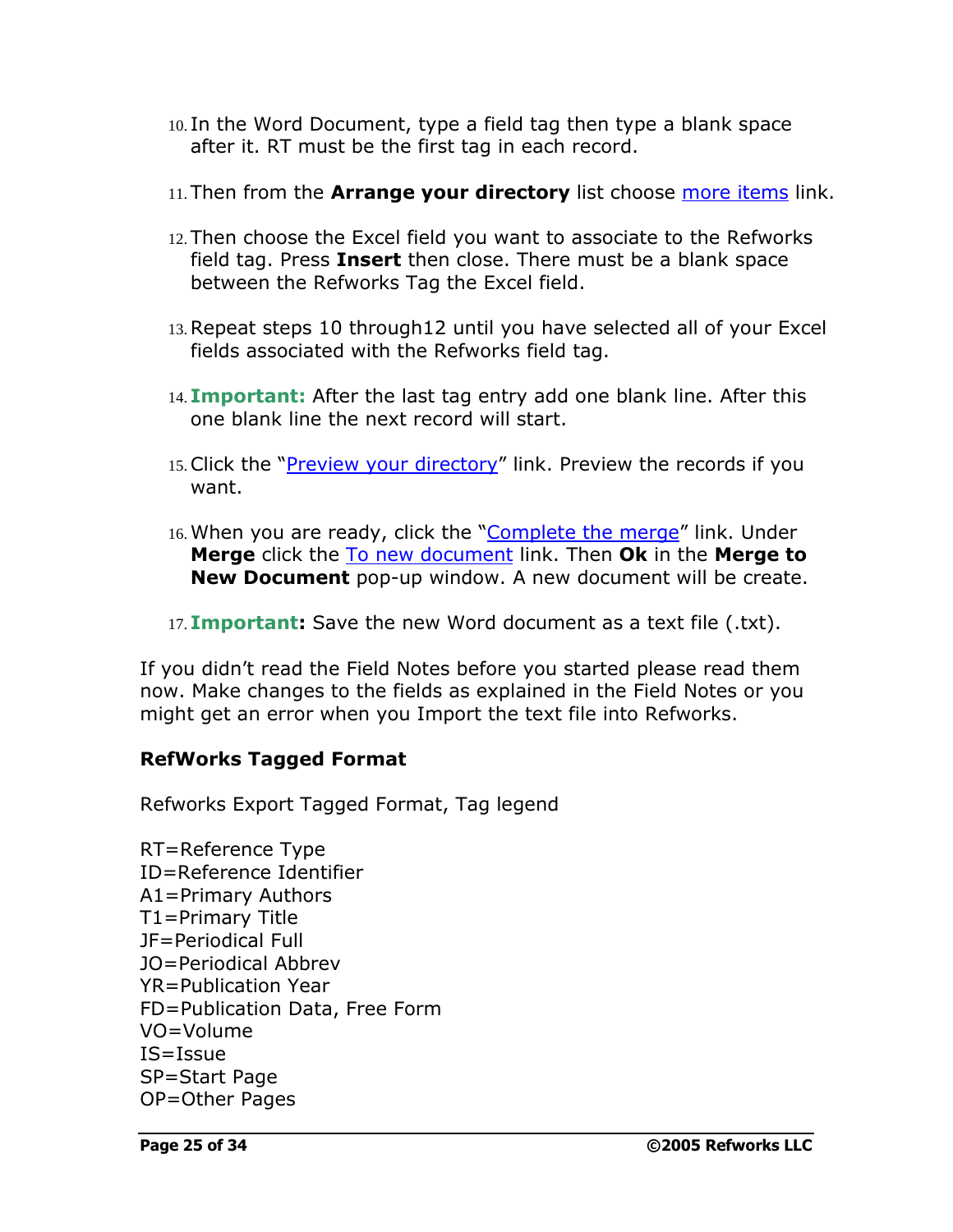K1=Keyword AB=Abstract NO=Notes A2=Secondary Authors T2=Secondary Title ED=Edition PB=Publisher PP=Place of Publication A3=Tertiary Authors A4=Quaternary Authors A5=Quinary Authors T3=Tertiary Title SN=ISSN/ISBN AV=Availability AD=Author Address AN=Accession Number LA=Language CL=Classification SF=Subfile/Database OT=Original Foreign Title LK=Links DO=Document Object Index CN=Call Number DB=Database DS=Data Source IP=Identifying Phrase RD=Retrieved Date ST=Shortened Title U1=User 1 U2=User 2 U3=User 3 U4=User 4 U5=User 5 UL=URL SL=Sponsoring Library LL=Sponsoring Library Location CR=Cited References WT=Website Title A6=Website editors WV=Website version WP=Date of Electronic Publication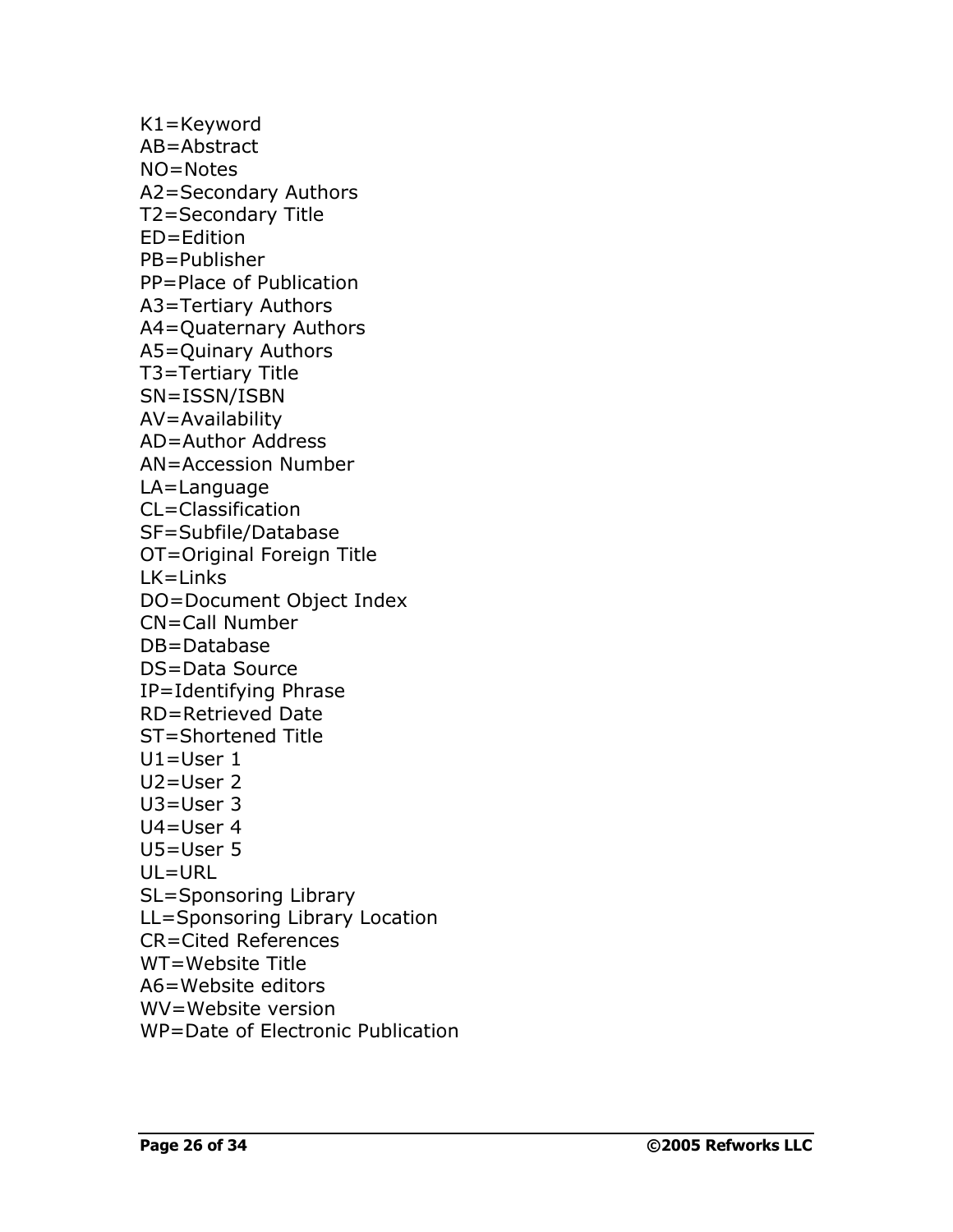#### **Reference Type Indicator Tag**

RT Tag is the reference type identifier and must be the first tag in your text file. You can choose from the following reference type indicators:

Abstract Artwork Bills/Resolutions Book, Section Book, Edited Book, Whole Case/Court Decisions Computer Program Conference Proceeding Dissertation/Thesis Dissertation/Thesis, Unpublished Generic Grant **Hearing** Journal Journal, Electronic Laws/Statutes Magazine Article Map Monograph Motion Picture Music Score Newspaper Article Online Discussion Forum Patent Personal Communication Report Sound Recording Unpublished Material Video/DVD Web Page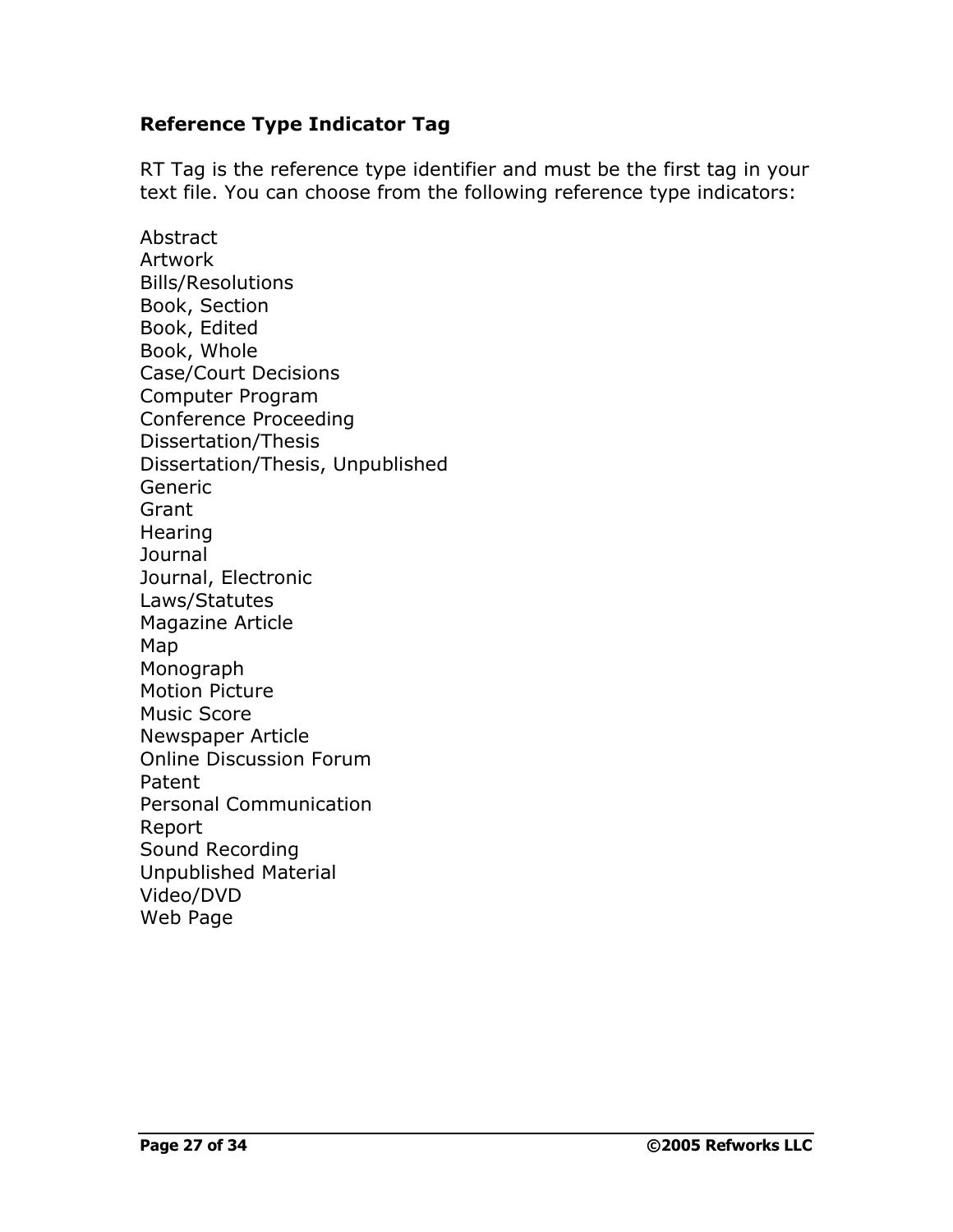## **Font Attribute Legend**

Font attributes are supported in title fields, notes, abstracts and user 1 - 5 fields.

```
Start Bold = 0RW1S34RfeSDcfkexd09rT0
End Bold = 1RW1S34RfeSDcfkexd09rT0
Start Underline = 0RW1S34RfeSDcfkexd09rT1
End Underline = 1RW1S34RfeSDcfkexd09rT1
Start Italic = 0RW1S34RfeSDcfkexd09rT2
End Italic = 1RW1S34RfeSDcfkexd09rT2
Start SuperScript = 0RW1S34RfeSDcfkexd09rT3
End SuperScript = 1RW1S34RfeSDcfkexd09rT3
Start SubScript = 0RW1S34RfeSDcfkexd09rT4
End SubScript = 1RW1S34RfeSDcfkexd09rT4
```
#### **Character Set**

Character encoding should be set to UTF8.

## **Field Notes**

### **Tag Notes**

The tag format is either 2 uppercase characters or 1 uppercase character and a numeric character followed by a space and then the data.

#### **Punctuation Notes**

With the exception of the author, editor and abbreviated journal name fields ending punctuation should be removed. RefWorks will add the correct punctuation when formatting a bibliography.

Abbreviated Journal names should include a period:

Am.Behav.Sci.

## **Author Field**

The A1 tag is repeated for each author in a record. Author formats are as follows: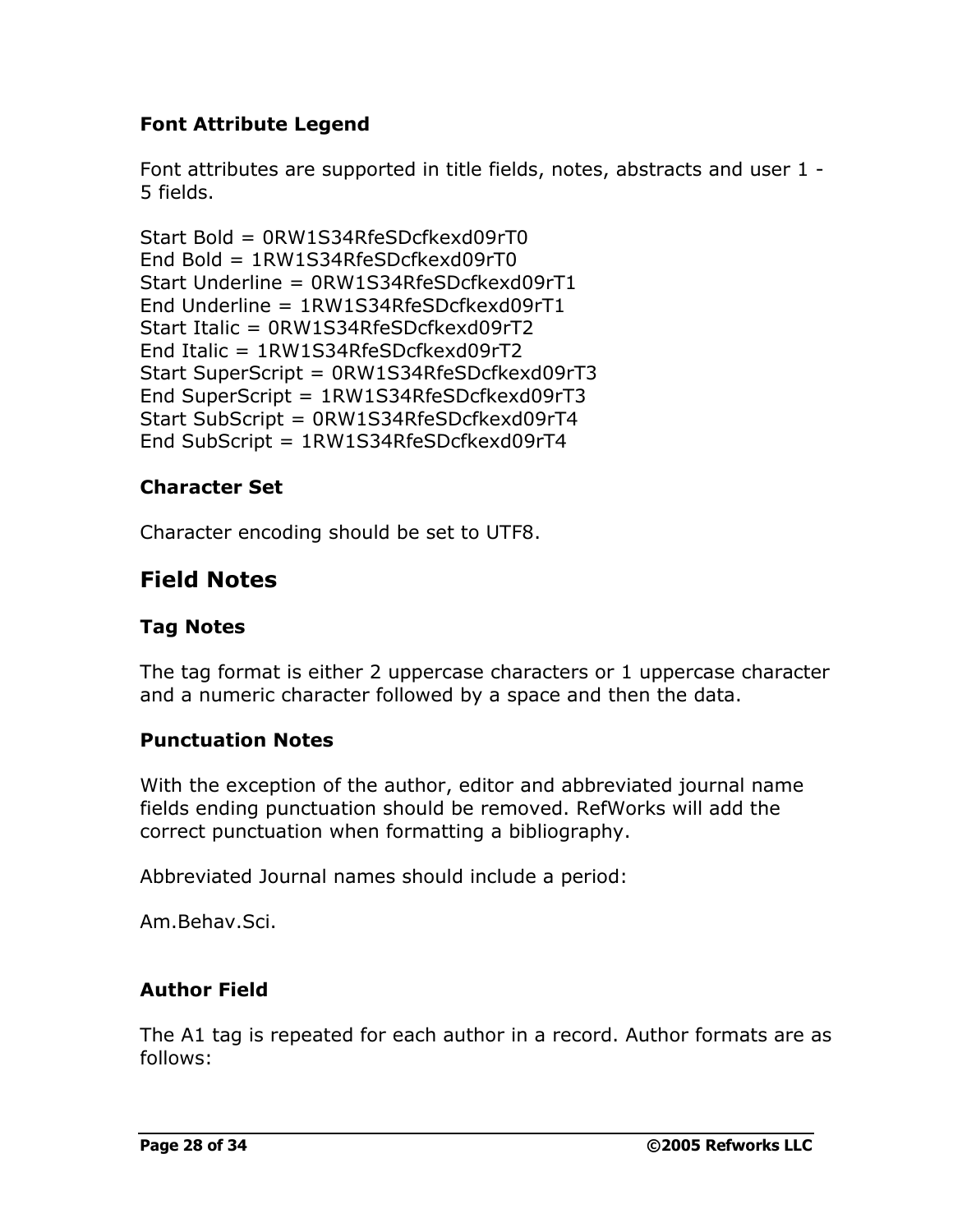Author names should be entered last name first followed by a comma, first name (or first initial followed by a period), and middle initial followed by a period. If you have separated your author names by last, first and middle all three fields should be added together during the directory merge steps.

A1 Green,Adam J.,Dr. A1 Smith,J.R. A1 Luck,Emma

#### **Publication Date Free Form**

This field is used for date information such as a season or month and day. Year data is solely placed in the year field i.e. YR 2003.

#### **Keyword Field**

The keyword field is repeated for each keyword or phrase.

#### **Title Field**

Remove periods from the end of the titles.

## **Page Fields**

There are 2 tags for the page fields. SP (Start Page) is the tag for the starting page and should only contain this information. The OP (Other Pages) tag will be used for any additional pages or page information.

#### **Sample RefWorks Format:**

RT Journal ID 271 A1 Allan,Steven A1 Gilbert,Paul T1 Anger and anger expression in relation to perceptions of social rank, entrapment and depressive symptoms JF Personality & Individual Differences YR 2002 FD Feb VO 32 IS 3 SP 551 OP 565 K1 Anger K1 Self Report K1 Status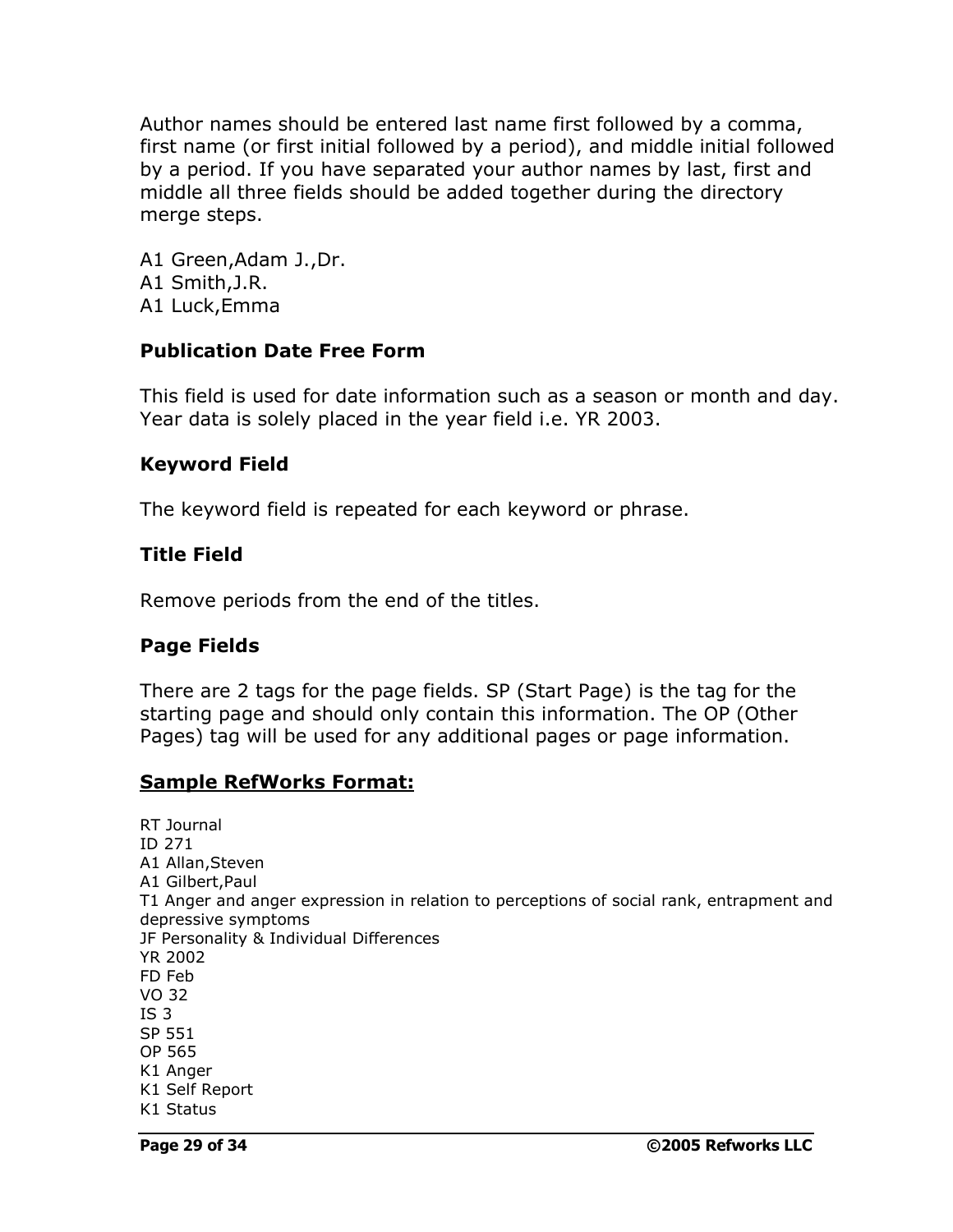- K1 Depression (Emotion)
- K1 Symptoms
- K1 self-report measures
- K1 anger expression
- K1 social rank
- K1 entrapment
- K1 depressive symptoms

AB Explored the relationship between self-report measures of anger and anger expression with those of social rank (unfavorable social comparison and submissive behavior) and feelings of entrapment in a student population (197 Ss, mean age 23.4 yrs). The authors further investigated if the social rank/status of the target of one's anger affects anger experience and expression. Students were given C. D. Spielberger's (1988) State-Trait Anger Expression Inventory measure of anger and asked to complete it in 3 ways. First, in the normal way, and then 2 further times after reading 2 scenarios that involved lending an important and needed book which the lender fails to return, where the lender was either an up rank/authority figure (one's tutor) or a down rank, fellow student. It was found that self-perceptions of unfavorable rank (inferior self perceptions and submissive behavior) and feeling trapped significantly affect anger suppression. It was also found that the rank of the target significantly affects anger expression and that people who respond angrily to criticism tend to show more down rank-anger when they are frustrated by a lower rank target and modulate their anger according to the rank of the person they are angry with. (PsycINFO Database Record (c) 2002 APA, all rights reserved)

NO PO: Human; Male; Female; Adulthood (18 yrs & older); FE: References; Peer Reviewed; UD: 20020227; F1: 0191-8869,32,3,551-565,2002; A1: 20020227 PB Elsevier Science, England, [URL:http://www.elsevier.nl] SN 0191-8869

AD Kingsway Hosp, Dept of Clinical Psychology, Derby, United Kingdom; [\[mailto:stev.allan@hotmail.com\]](mailto:[mailto:stev.allan@hotmail.com])

AN 2002-00282-017

LA English

CL 3120 Personality Traits & Processes

SF Print (Paper); Journal Article; Empirical Study

LK [http://bmj.com/content/vol325/issue7371/twib.shtml#325/](http://bmj.com/content/vol325/issue7371/twib.shtml#325/7371/0)7371/0

RT Dissertation

ID 2118

A1 Catrambone,C.D.

T1 Effect of a case management intervention on symptoms of asthma in high risk children

YR 2000

SP 141

K1 Case Management Asthma -- Therapy -- In Infancy and Childhood Treatment Outcomes -- In Infancy and Childhood (Minor): Prospective Studies Comparative Studies Infant Child Adolescence Outpatients Asthma -- Symptoms

AB Statement of the problem. One approach to addressing the health care needs of patients with chronic medical problems is case management. Little is known about the effectiveness of case management in the treatment of children with asthma. Few randomized controlled studies of asthma case management have been conducted. In these studies, follow-up was limited to a one-year period. The purpose of this study was to determine the effectiveness of a one-year primary-care based asthma case management (ACM) strategy on symptoms of asthma in high risk children at 15 and 18 months post-intervention. Methods. Twenty-eight parent caregivers of children with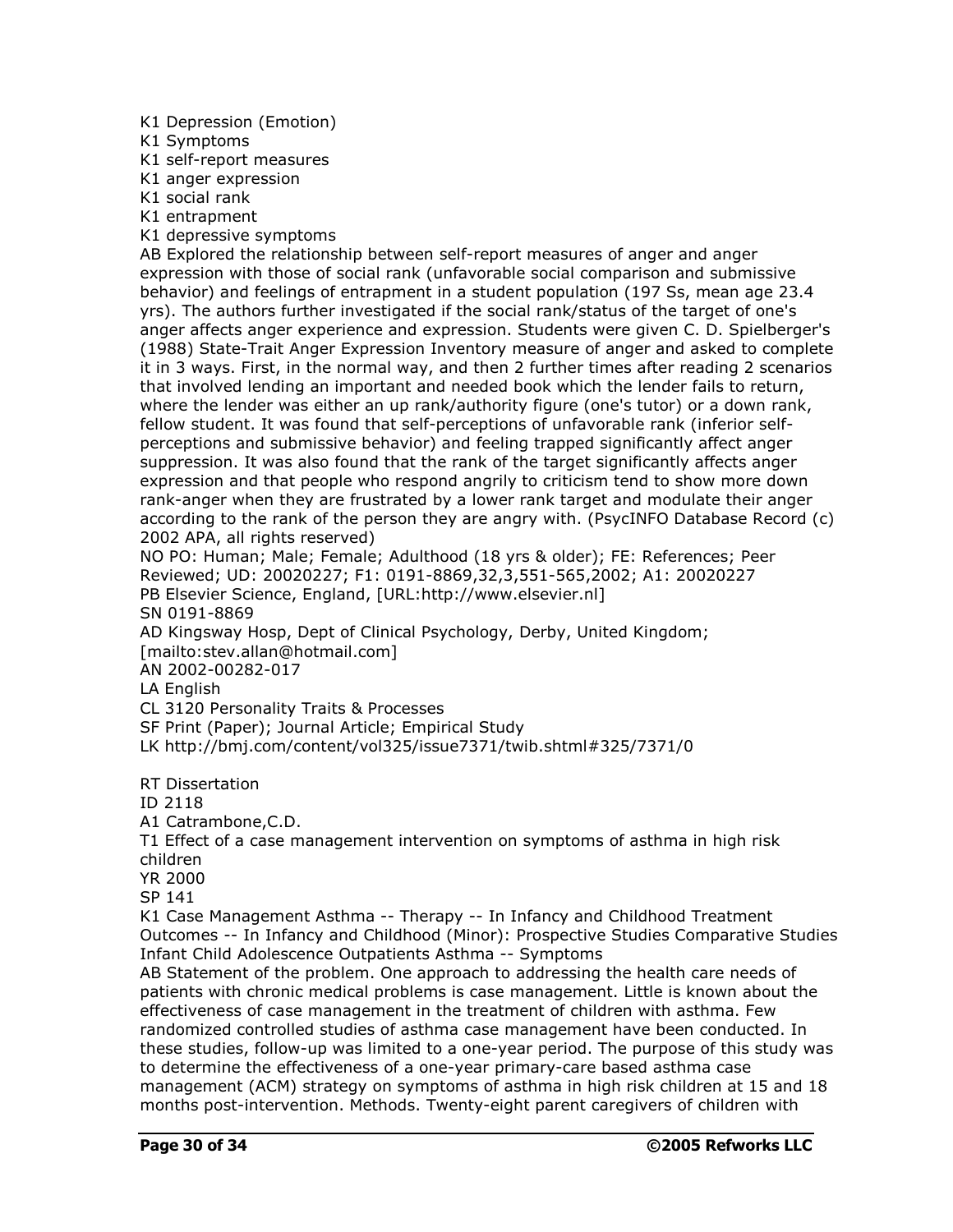asthma aged 1 to 15 years, who participated in the ACM intervention the year prior to the start of this study, agreed to participate. The ACM group ( $n = 15$ ) received one year of asthma case management and the usual care (UC) group ( $n = 13$ ) received one year of routine outpatient care. Results. Child asthma symptoms, affects on parent lifestyle, and health system utilization were assessed. Based on caregiver four-week recall, the ACM group experienced fewer annual wheezing days compared to the UC group. 25.17 (36.55) versus 71.61 (80.01) that was statistically significant ( $p = 0.03$ ). There were no statistically significant differences between the ACM and UC groups in the cumulative 18-month estimate of child night-time coughing and awakening, parent night-time awakening due to the child's asthma symptoms and worrying, parent change in plans and missed work, and asthma-related physician office visits, emergency department visits, and hospitalizations. Conclusion. A primary-care based asthma case management intervention was effective in reducing annual wheezing days in high-risk children with asthma when followed up to 18 months. NO Update Code: 20011116 PB Rush University, College of Nursing PP Oceanside, CA, USA SN 0-599-73664-X AN 2001107680 LA English SF CINAHL; doctoral dissertation; research RT Book, Whole ID 391 A1 Caudill,Margaret A. T1 Managing pain before it manages you: Revised Edition YR 2002 SP 222 K1 Chronic Pain K1 Coping Behavior K1 Goals K1 Pain Management K1 Alternative Medicine K1 Anxiety K1 Communication K1 Drug Therapy K1 Exercise K1 Major Depression K1 Problem Solving K1 Relaxation K1 Stress K1 pain reduction K1 stress reduction K1 coping K1 depression K1 medications K1 relaxation techniques K1 exercise techniques K1 Plants Red Blue K1 frank AB (From the cover) Imagine finding a way to reduce the amount of time you spend in doctors' offices, and to decrease the discomfort, depression, and anxiety associated with chronic pain. This book offers a program designed to help you develop skills for coping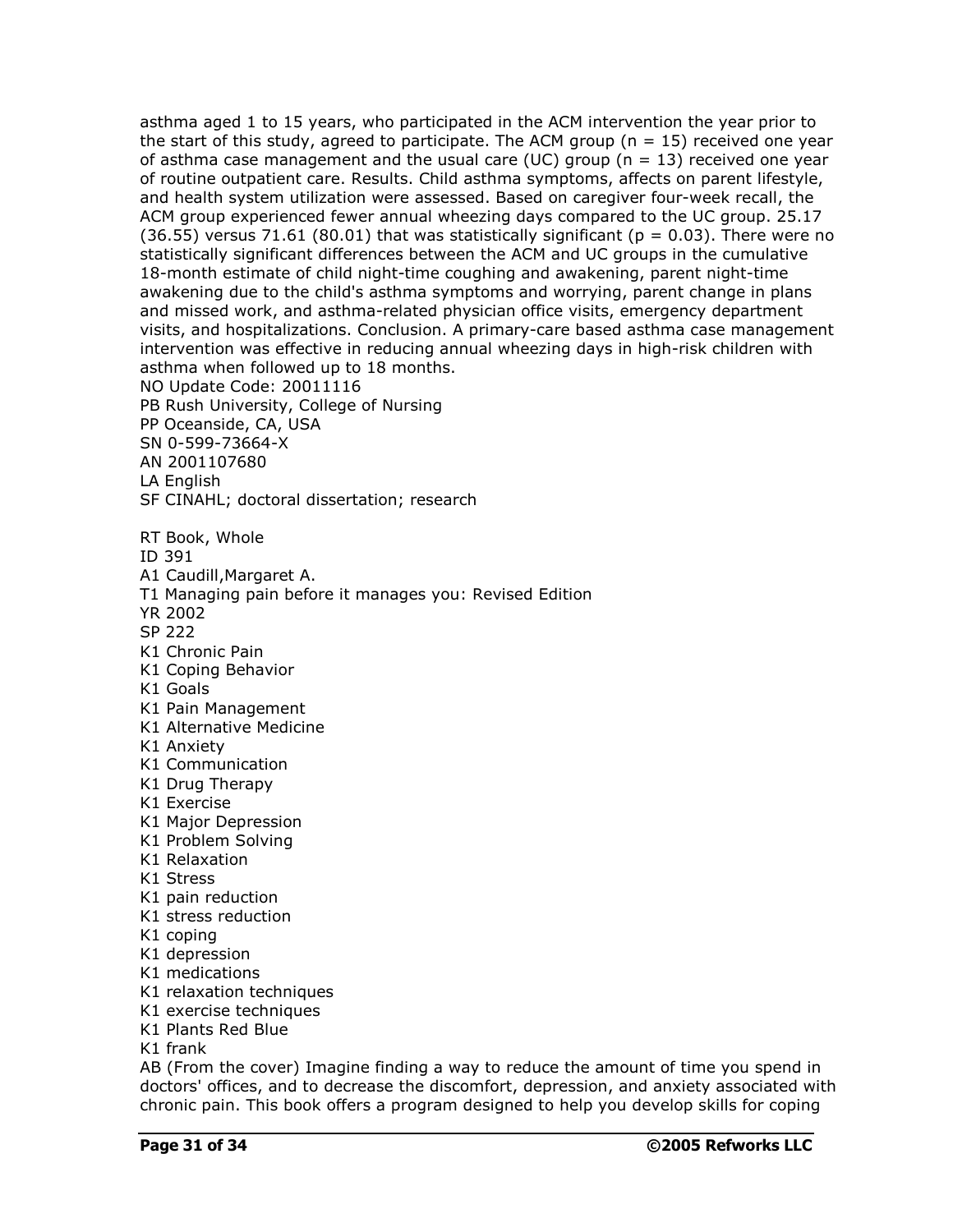with pain so you can enjoy a fuller life. Carefully developed over the authors's many years of working with chronic pain sufferers, this program has been proven effective. Program participants report that they have been able to tale control of their pain and cut their doctor's visits by more than 1/3. This hands-on guide provides detailed information with step-by-step techniques and activities designed to help you: (1) understand chronic pain, (2) recognize factors that increase or decrease pain, (3) reduce stress, (4) learn effective problem solving, (5) learn about medications and their effects, (6) develop relaxation and exercise techniques, (7) communicate effectively about your pain, and (8) set realistic goals. This revised edition features updated coverage of commonly used pain medications and specific disorders, current nutritional recommendations, and a new appendix on complementary alternative medicine. Also included are helpful new ideas on coping with pain flare-ups, staying active, accomplishing personal goals, and more. (PsycINFO Database Record (c) 2000 APA, all rights reserved) NO New York, NY, US; The Guilford Press; xvi; PO: Human; Male; Female; FE: Index; Auxiliary Materials; TA: General Public; TB: (Abbreviated) Foreword Acknowledgments Preface to the revised edition Before you begin: How this book can help you Beginning to take control of your pain Understanding pain The mind-body connection The body mind connection The power of the mind Adopting healthy attitudes Nutrition and pain Effective communication Effective problem solving The end of the beginning Appendix A. Common chronic pain conditions Appendix B. Complementary alternative medicine Appendix C. Working comfortably Appendix D. Bibliography Index About the author Worksheets and other materials; UD: 20020102; A1: 20020102 A2 Capen,C.T. A2 Phillips,C.T. PB The Guilford Press PP New York, NY, US SN 1572307188 (paperback) AD Darmouth Medical School, NH, US AN 2001-10193-000 LA English CL 3300 Health & Mental Health Treatment & Prevention SF Print (Paper); Authored Book; Handbook/Manual/Guide; Self-Help Guide RT Report ID 1682 A1 Heggernes,P. A1 Eisestat,S.C. A1 Kumfert,G. A1 Pothen,A. T1 Computational Complexity of the Minimum Degree Algorithm YR 2001 FD Dec VO NASA CR2001211421 SP 13 OP 13 K1 Graphs K1 Variations K1 Storage K1 Linear algebraic equations K1 Algorithms K1 Computations K1 Sparse matrix K1 Mathematical sciences Algebra analysis geometry and mathematical logic (72B)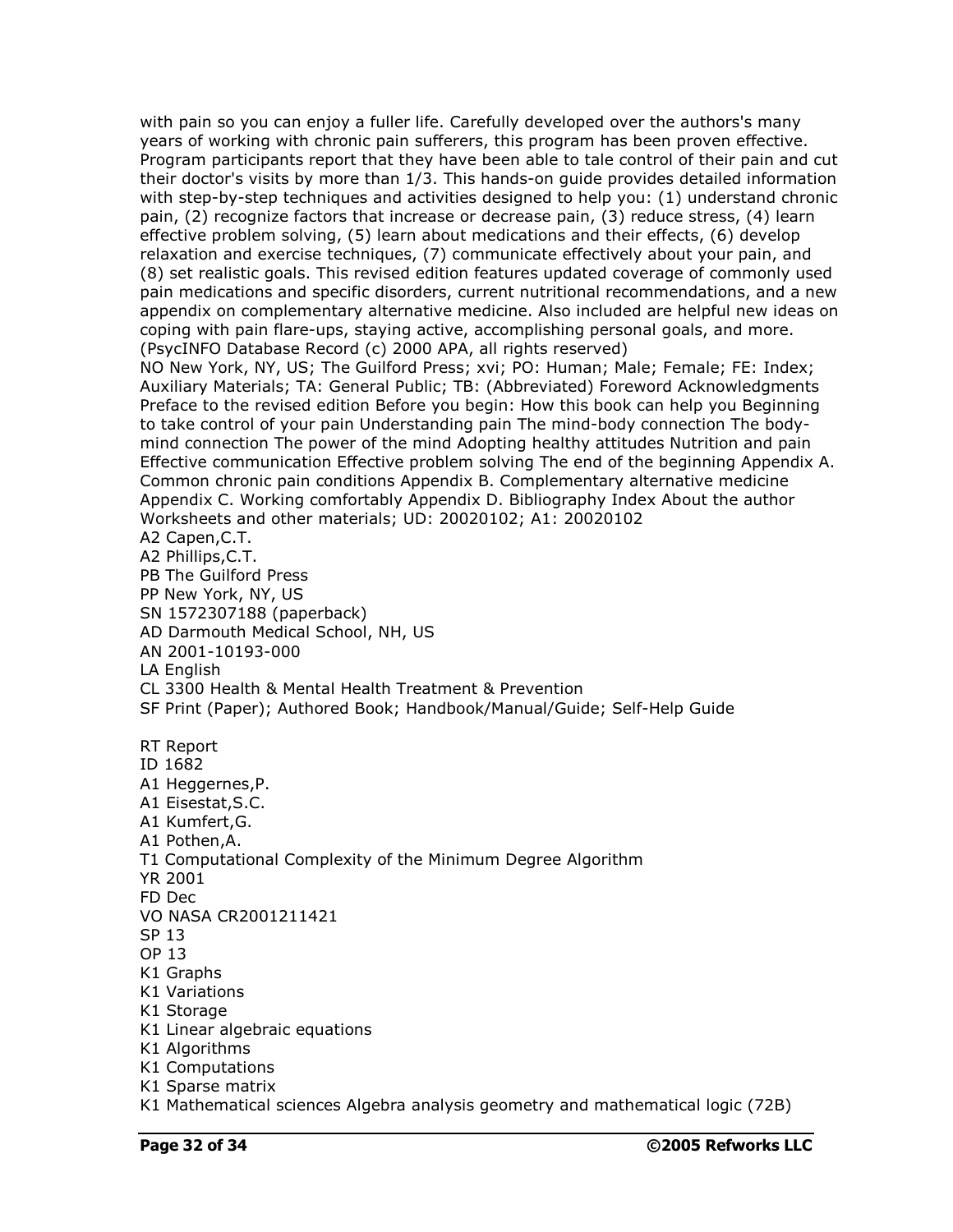K1 Computers control and information theory Computer software (62B) AB The Minimum Degree algorithm, one of the classical algorithms of sparse matrix computations, is widely used to order graphs to reduce the work and storage needed to solve sparse systems of linear equations. There has been extensive research involving practical implementations of this algorithm over the past two decades. However, little has been done to establish theoretical bounds on the computational complexity of these implementations. We study the Minimum Degree algorithm, and prove time complexity bounds for its widely used variants.

NO NT: ICASE Report No. 2001-42.; CI: UNITED-STATES; AG: DODXA, NASA; CA: 054882000, 410183; UD: 200212

PB Institute for Computer Applications in Science and Engineering, Hampton, VA AV Hard copy only. Product reproduced from digital image. Order this product from NTIS by: phone at 1-800-553-NTIS (U.S. customers); (703)605-6000 (other countries); fax at (703)605-6900; and email at [orders@ntis.gov.](mailto:orders@ntis.gov.) NTIS is located at 5285 Port R(TRUNCATED) AN ADA398632XSP

LA ENGLISH

CL Engineering

RT Book Section

ID 206

A1 Stansfeld,Stephen

A1 Fuhrer, Rebecca

T1 Depression and coronary heart disease

YR 2002

VO 1

IS 3

SP 101

OP 123

K1 Etiology

K1 Heart Disorders

K1 Major Depression

K1 Psychosocial Factors

K1 Risk Factors

K1 Anxiety

K1 Prediction

K1 coronary heart disease

K1 psychosocial risk factors

K1 Plants Red Blue

AB (From the section) This chapter discusses the evidence for the proposition that depression is an aetiological factor in coronary heart disease, and 2 of the possible pathways by which this might occur: 1 in which social factors predict coronary heart disease, and depression and its associated psychophysiological changes are an intervening step; and the 2nd in which social factors predict coronary heart disease and depression, but depression is not on the pathway. This is followed by a discussion of anxiety as an aetiological factor in coronary heart disease. (PsycINFO Database Record (c) 2002 APA, all rights reserved)

NO Williston, VT, US: BMJ Books. xi, 304 pp.; PO: Human; FE: References; TA: Psychology: Professional & Research; UD: 20020306; A1: 20020306

A2 Gulford,C.T.

T2 Stress and the heart: Psychosocial pathways to coronary heart disease PB BMJ Books

PP Williston, VT, US